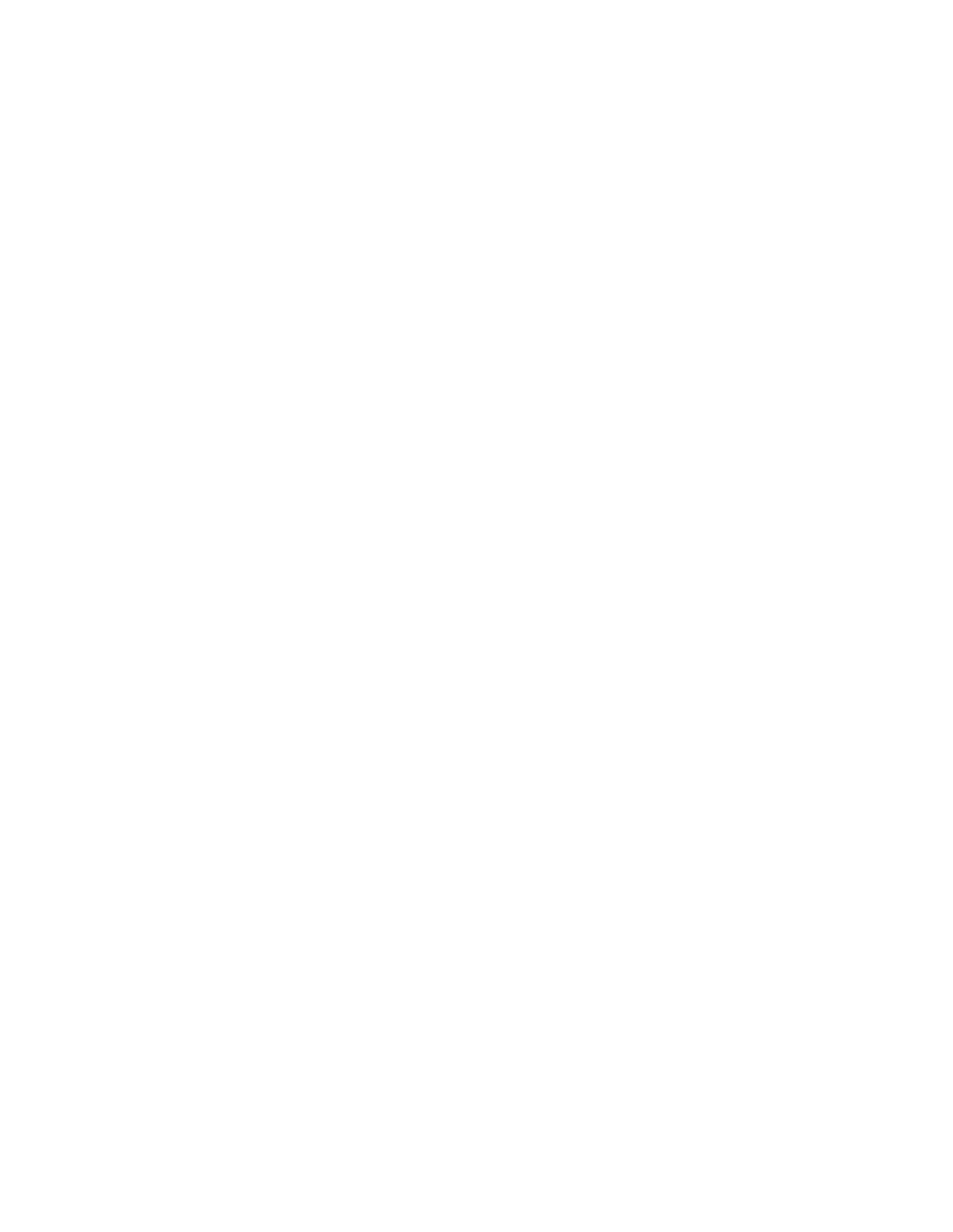systematically linked to the expressiveness of textile materials and clothing form? A "basic course" in fashion design aesthetics that introduces also this perspective must, in addition to teaching the "laws" of spatial form and visual expressions, introduce the aesthetics of act design in some form, i.e. how we implicitly or explicitly express acts of use in the process of designing a garment. This is still a matter of understanding the intrinsic relationships between abstract form and concrete expression, but from a somewhat different perspective. It is a complementary shift in basic methodology; from design by drawing to design by act-defining.

The main objective of the project reported on here was to introduce interaction design methods in fashion design teaching to make act design explicit throughout the different stages of the design process in a systematic manner; to develop a general workshop curriculum in experimental fashion design focusing on the expressiveness of wearing and use.

The basic working assumption/hypothesis of the project was that learning fashion design aesthetics through workshop exercises in experimental interaction design

- Would give students a broader conceptual perspective on the expressiveness of clothing,
- Would give students concepts and methods to work more systematically with fashion design in a context of wearing and use.

### **1.2 Review of relevant literature**

The world's fashion schools, and departments, of today are fairly equally divided in the sense of either belonging to/and or grown from technological colleges, e.g. the fashion design departments at Fashion Institute of Technology, New York; Hong Kong Polytechnic, Hong Kong; Manchester Metropolitan University, Manchester; Moscow State University of Design and Technology, Moscow, or fine art schools, e.g. Art Academy, Vilnius; Central St. Martins College of Fashion, London; La Cambre, Paris; Parsons, New York. In additions to this twofold background there are also some few examples of fashion departments that stem from home economics, e.g. Bunka College of Fashion, Tokyo; Buffalo Sate College, Buffalo. Looking at these different backgrounds it is also here we find the difference in training and integrating aesthetics into the education, the general conclusion being that aesthetics is in the first category of schools taught mainly as a subject of its own, often under the title "fashion concept", or "fashion sketching". In the second category of schools, aesthetics is most frequently taught as a fundamental course in a kind of Bauhaus tradition (Wingler, 1969; Naylor, 1985) as well as integrated in the continued supervision of the artistic design projects that dominate the curricula. In the third category of schools aesthetics and artistic training are even less present in teachings as subjects such as fashion sketching is predominantly about representation and the time is devoted to collection composition and design method.

Although there is a lot written about fashion from various perspectives (e.g. Breward, 2003; Carter 2003; Frings, 1999; Johnson, Torntore & Eicher, 2003), the literature on teaching methods in fashion design is not extensive. In basic textbooks such as (Jenkyn Jones, 2002; McKelvey & Munslow, 2003) design aesthetics is also not a basic issue as such, rather its main emphasis is analytic, systematic and concerned with the sequential structure of a thought professional design process. Instead, in a kind of tacit inspired manner (cf. Polanyi, 1967) these still rare contributions to fashion design method make even less of an attempt to articulate and grasp the ambiguous concept of aesthetics, and furthermore, also creativity as an essential element of such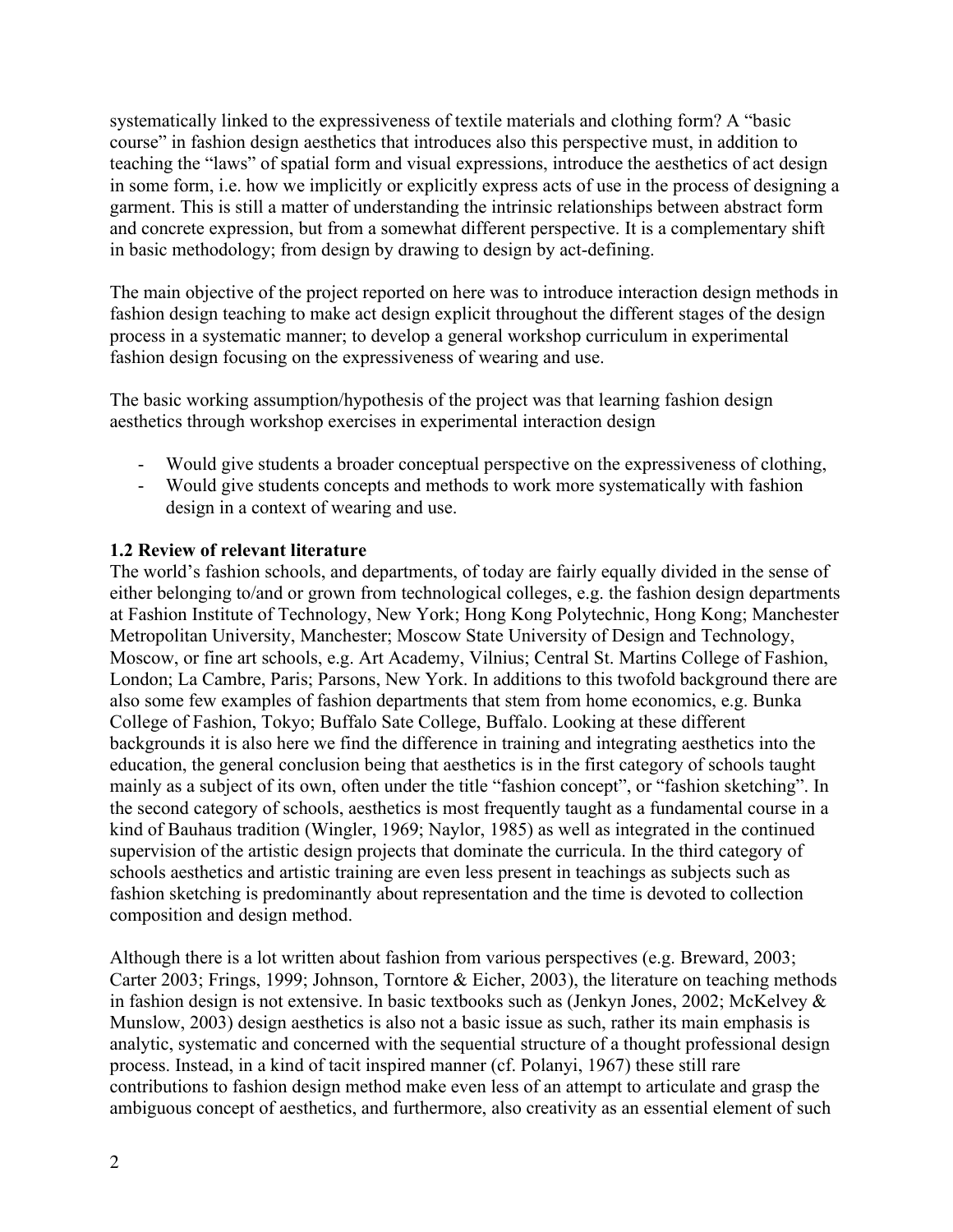a process. In fact, the overall structure of contemporary fashion design methodology is stating the obvious, as e.g. (Tate, 1999) that most designers try to fit their garment into the general fashion climate, where climate is a combination of the economic condition of the country, current technology developments, and current retail trends; timing – the fit in a general fashion trend and aesthetics; the silhouette, are elevated as essential qualities of a designer, however not critically integrated into any methodology.

In industrial design there has been extensive development of design methodology and theories about the design process (cf. Jones, 1992). There are attempts to transfer this type of methodology to the area of fashion design (cf. Lamb & Kallal, 1992; Regan, Kincade & Sheldon, 1998), but very little is done to build a specific methodological foundation for the fashion design process except for explicitly business oriented models (e.g. Carr, 1992; Burns, 1997; Jarnow & Dickerson, 1997). In fact, the overall structure of contemporary fashion-design methodology has taken its bearing in the direction of the early design management discourse (cf. Carr, 1997; Tate, 1999; Potter, 1980; Easey, 1995) without the integration of a creative design methodology in itself; a methodology of which there are just few accounts (e.g. Sinha, 2002; Lacroix, 1996; Mulvagh, 1998), lacking a necessary theoretical level in order to make them generic models.

The interaction design methodology used in project exercises is, in one way or another, related to the "aesthetic turn" in interaction design, i.e. a rather recent more systematic focus on interaction design aesthetics (cf. Dunne & Gaver 1999; Djajadiningrat, Gaver & Fres, 2000; Löwgren & Stolterman 2004; Hallnäs & Redström 2002, 2006; Graves Petersen, Iversen, Krogh & Ludvigsen, 2004). Discussions and results related to theoretical foundations of fashion design aesthetics have also clear connections with the notion of "embodied interaction" (cf. Dourish 2001).

In design education, as well as in art education, different forms of active learning are standard procedure; learning practical work by practical training in combination with theoretical studies. What perhaps is a bit specific here is that learning objectives – to develop a certain perspective on design aesthetics – are somewhat theoretical in nature (cf. Stolterman 1994). The idea of using design methods as tools in practical workshop training to reach given objectives is, in some sense, similar to what we do when in learning mathematics, or music composition, we use generic "design" methods to develop an understanding of, and feeling for, certain mathematical and compositional perspectives (cf. Stohr, 1933). In classical composition training there is for example a long tradition in using specific methods of counter point (cf. Jeppesen & Haydon, 1939) to develop understanding for a polyphonic perspective on music composition. (Cf. modelbased learning, e.g. Clement, 2000). From a constructivist point of view the design methods we use in workshop training could perhaps be seen as *forms of construction* students uses in learning.

## **1.3 Questions – critical factors**

The basic project hypothesis is founded on somewhat general observations concerning a double perspective on fashion design aesthetics; to express garment and to express wearing. A critical issue was to make this concrete, and precise, enough in terms of more specific learning/teaching methods

- To find appropriate theoretical foundations for workshop design,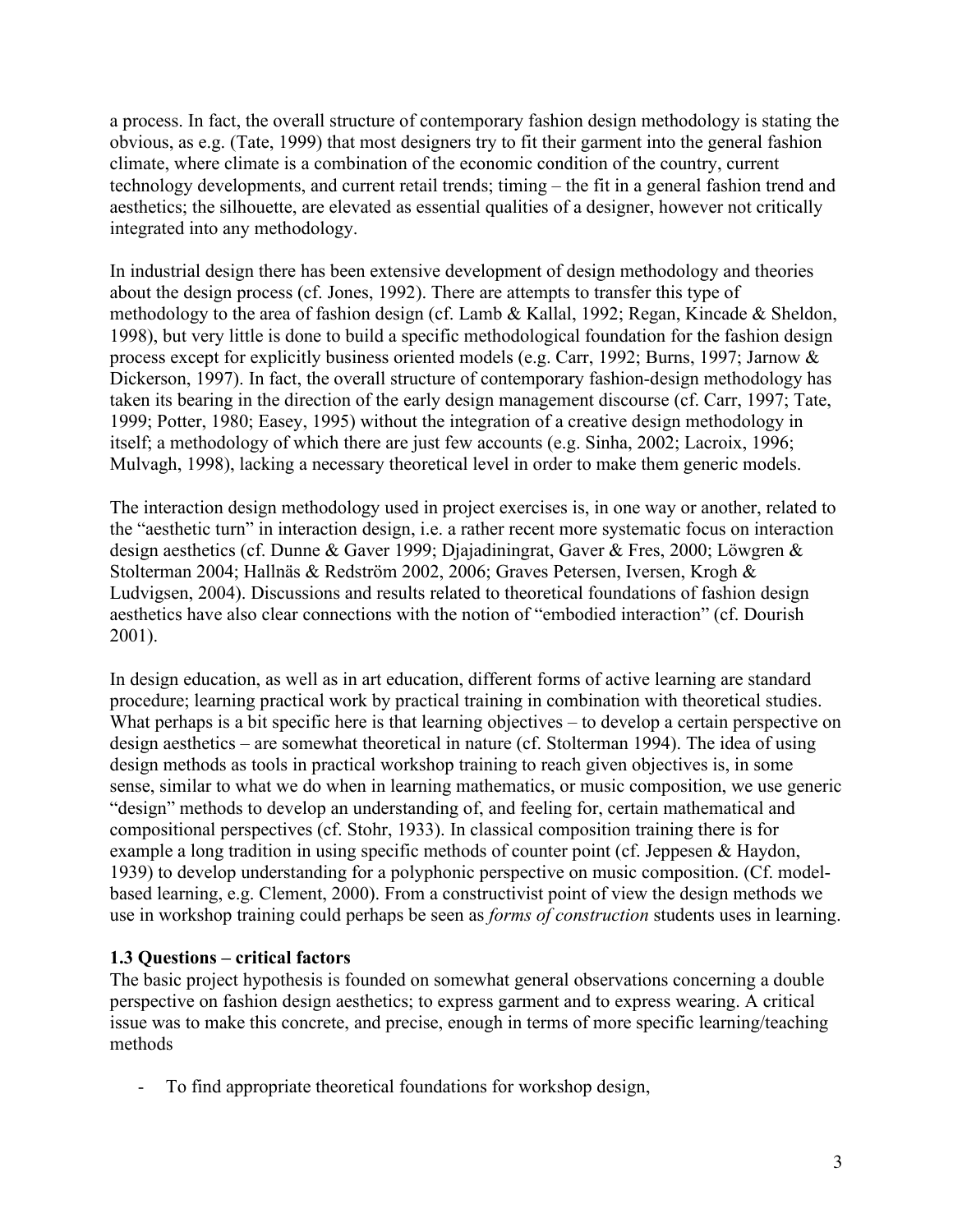- To find relevant general, and workshop specific, learning outcome to guide implementation.

In order for workshop training to be successful students and teachers need to have a clear idea of what it is we/they train and what it is we/they train for. The main critical factor here was to make this distinct enough as a foundation for introducing "new" methods and perspectives in fashion design education through workshop exercises: What is it that we train – to understand the workings of the exercise; What is it we train for – to understand learning outcome.

## **1.4 Importance of the project**

Importance of the project is twofold:

(i) Wearing expression is of focal interest in fashion design. The importance of interaction design methodology in this context lies in the introduction of an explicit design-aesthetic perspective on "wearing" and "use" in fashion design teaching and thereby in broadening the design aesthetic foundation for practice; to introduce expressional methods and techniques that relate to the acts of use.

(ii) The basic issue in learning the fundamentals of design aesthetics is to see and understand the link between design techniques and design expression; to learn, and understand, the craft of design in combination with training in critical reflection. Design methods serve a double purpose here:

- As tools for training systematic design work,
- By providing a conceptual framework for critical reflection on design work.

Here the importance of the project lies in its contribution to the development of fashion design methodology, with focus on educational training.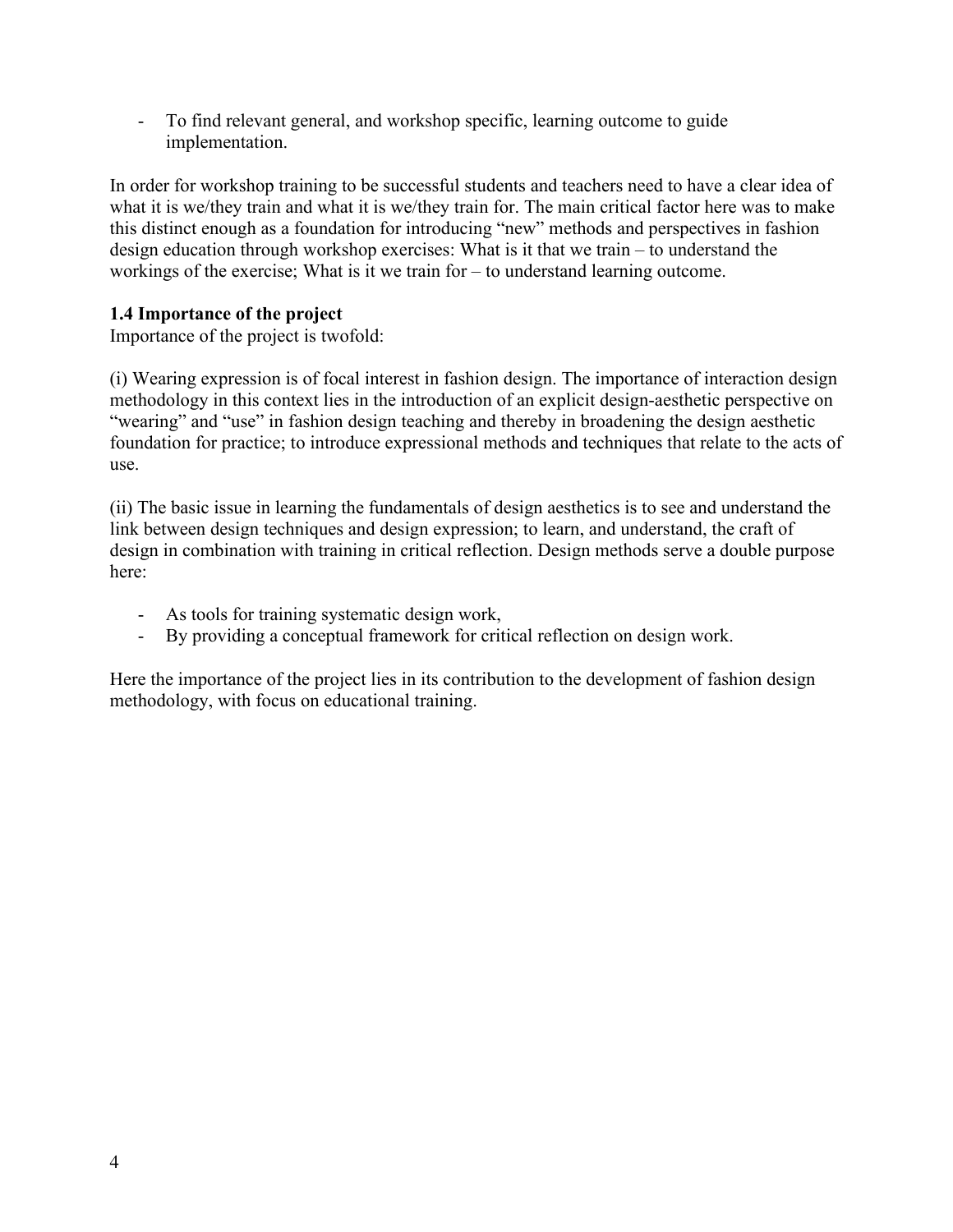# **2 Methods**

# **2.1 Students**

The aim of the project was to develop design aesthetics at Bachelor and Master level fashion design education. Methods developed in the project are also intended for critical seminar reflections at doctoral level education.

**Educational programs** Bachelor, Master and Doctoral programs in fashion design at The Swedish School of Textiles, University College of Borås. 10 students are enrolled each year at Bachelor level. At Master level a total of 10 students in fashion and textile design are enrolled each year. Main focus of the project was on education at Bachelor and Master level. Education at Doctoral level is carried out in cooperation with Göteborg University and Chalmers University of Technology, where students receive their degrees. Courses included in project exercises range from introductory courses at Bachelor level to advanced Master level courses and seminar courses at Doctoral level. All educational exercises in the project were done in forms of workshops, including related critical seminar discussions.

**Students** In 2005-2006 there were 100% women at Bachelor and Master level – normally very few men attend fashion design education at our school. At doctoral level, 5 out of 6 doctoral students in design at our school are women. Age of students was  $22 - 33$ , average age 25. Students have in general about one or two years fashion design training before starting their Bachelor education at our school. Except for exchange students most students at Bachelor level came from Sweden. At the Master level some 30% of the students came from other countries.

## **2.2 Innovation – project work**

Methodologically, the project was based on the idea to work out a proper foundation for a general workshop program on basis of test workshops that would run in two series during two years. Each test workshop was, so to speak, based on an assumption that a certain type of workshop practice would provide relevant learning practice in relation to a given outcome. As such the workshops were meant to explore the assumption and open up for reflection and critical discussion providing material for the development of theoretical foundations and educational methods. The pedagogical program resulting from this is a first suggestion and further evaluation, reformulation, etc. need more time.

# **2.2.1 Project group and work plan**

The project group consisted of five lecturers and four students; three senior lecturers (interaction design, fashion design and textiles design), two lecturers/PhD students (fashion design, textiles/interaction design) and four students (two Master students in fashion design and two Bachelor students in fashion design).

The project group worked as a fully integrated working group and has been intact during the two years of project work. Main project work has been done in four sub-groups:

- Methods and workshops; collecting relevant design methods, defining and organizing the test workshops,
- Evaluation and examination; defining basic design briefs, defining forms of evaluation and examination for test workshops,
- Documentation; sound and video recordings of student interviews and workshops,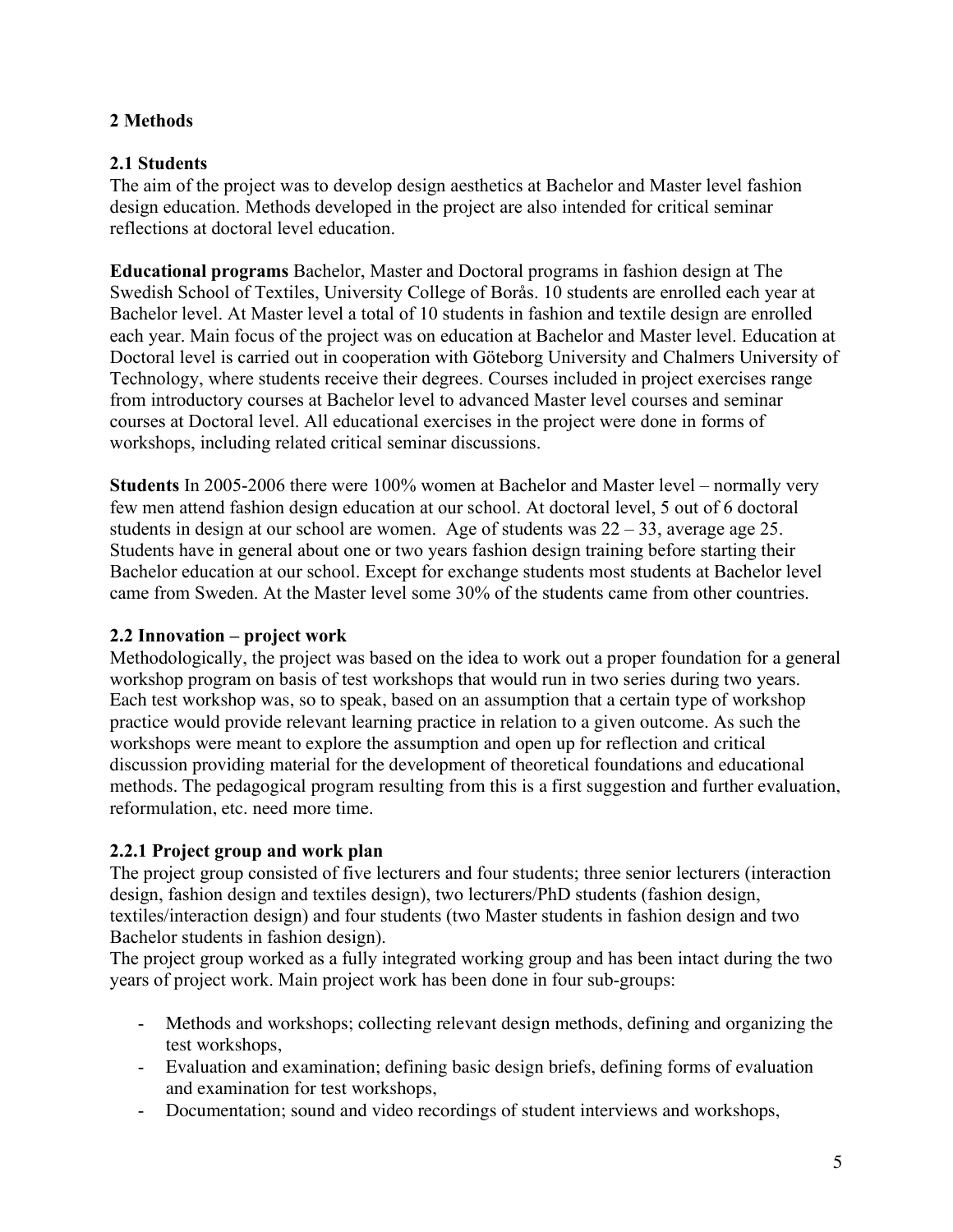Reflection and development of educational models and methods.

The whole project group met regularly for discussions and overall planning. All project members took, in different constellations, part in the actual test workshops – supervising students, heading critical seminar discussions, documenting workshops, introducing design methods and design briefs.

### **General work plan:**

- Spring 2005**;** Development of curriculum for experimental workshop;
- Autumn 2005; Test workshops series I with student groups from BA level (year 1 and 2); from BA (year 3), MA (year 1) and PhD level. Study travels. Documentation work (editing interview and video material) and first formulation of pedagogical models,
- Spring 2006; Test workshops series II with student groups from BA level (year 1 and 2); from BA (year 3), MA (year 1) and PhD level. Documentation work (editing interview and video material) and revision and development of initial pedagogical models,
- Autumn 2006; Design of final workshop curriculum, dissemination of results.

**Comment on work plan** We were able to roughly follow the basic work plan. The test workshops were all integrated as part of the regular curriculum at our school and we had to reschedule the test workshop program a couple of times due to problems with overall planning. Some workshops worked very well, others not so well, but important information came any way out of the workshops that "failed" in various ways. The design of a test workshop implicitly refers to a certain pedagogical context, i.e. a context in which workshop introduction, workshop supervision, workshop examination and evaluation all make sense and provide the intended learning environment. We learned a lot about the meaning of this for specific workshops that failed to work in the context of a given regular course.

We initially prepared for two series of regular test workshops with six in each series. This turned out to be a bit too optimistic. Planning, implementation, documentation, reflection was much more work than we had planned for. In the end we did six regular test workshops plus several reference workshops. The main deviation from the basic work plan concerns the main results, i.e. the design of a final workshop curriculum. Although we have collected a rather large supply of methods easily adaptable for workshops in fashion design and also have a gained good working knowledge about the actual workshop design the main result of project is not a completed workshop curriculum, but rather theoretical foundations and general models for teaching/learning fashion design aesthetics with focus on use and wearing.

## **2.2.2 Development and design of a test workshop program**

**Workshop design** All workshops aim at exploring models and methods for training interaction design as part of the fashion design process; to define wearing intentions (WI) through wearing expressions (WE), to relate wearing intention and wearing expression to each other by designing a garment and defining intended wearing expressions, i.e. to express a relation WI=WE.

To focus workshop training on different phases of the design process we used the three logical stages in the design process as described by Jones (ref.): divergence (de-structuring the brief), transformation (making the design patterns), convergence (designing the acts). Each workshop will be an exercise in working through one stage in the design process. For each such exercise there will be specific "input" and "output" formats, typically "output" from a divergence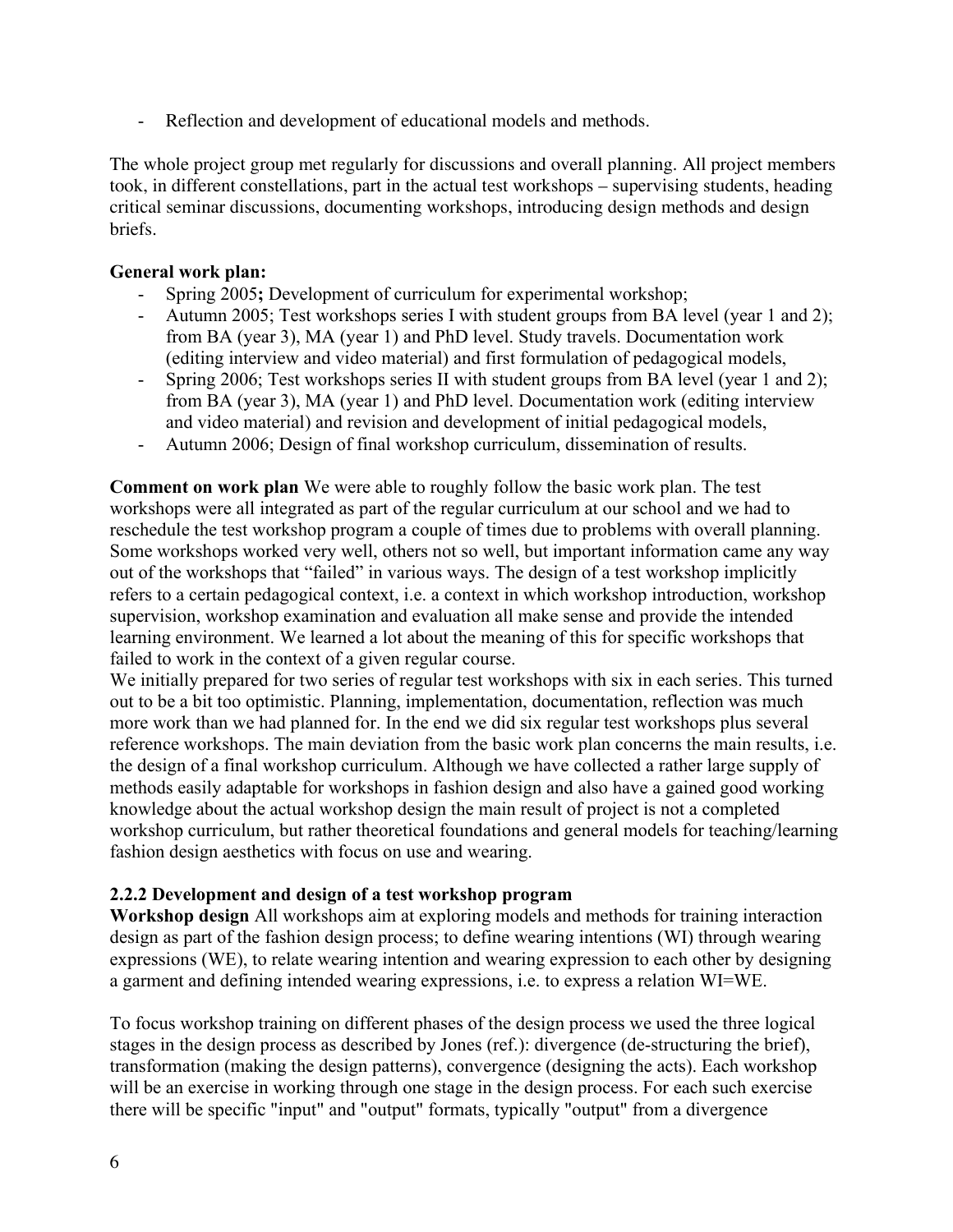workshop will work as "input" for a transformation workshop etc. The basic outline for a workshop is set by applying a specific interaction design method to a given "input" providing training to work with a fashion design problem, in some stage of the design process, from the perspective of act design.

First step in designing the workshop program was to interpret the basic working hypothesis (see above 2.2) in terms of general learning outcome:

**General learning outcome** Students will be able to explicitly see (analyze) and express (design) fashion in terms of wearing and use in a systematical manner.

**Comment on learning outcome** What is important here is the duality between analysis and design; wearing and use are not seen from a sociological, ethnological etc. perspective but from the perspective of design aesthetics. It is a matter of learning the practice of fashion design aesthetic with a systematic focus on expressiveness in wearing and use.

**Specific learning outcome** Each workshop is based on a given interaction design method that focus on the relation WI=WE for a specific phase of the design process. In each case this is interpreted in terms of specific learning outcome that all support specific aspects of the given general learning outcome.

- **I** (Workshop I and V) Students will be able to see (analyze) and express (design) the "user" through (in terms of) wearing intentions/wearing expressions in relation to a given brief,
- **II (Workshop II)** Students will be able to see (analyze) and express (design) the "user" through (in terms of) wearing intentions/wearing expressions in relation to a given activity,
- **III (Workshop IIIa)** Students will be able to see (analyze) and express (design) "use" (wearing) in a given brief,
- **IV (Workshop IIIb)** Students will be able to see (analyze) and express (design) wearing expressions in relation to given wearing intentions,
- **V (Workshop IV)** Students will be able to see (analyze) and express (design) wearing expression style in relation to given wearing intentions.

Test workshops are defined in terms of; Period (when), Class/Groups (students, number of groups), Design brief, Stage (design process phase), Method (interaction design method of the workshop), Workshop input/output (initial information and workshop outcome), Evaluation/Examination (forms for critical reflection and workshop dissemination).

# **2.2.3 Workshops and seminars**

**Test workshops** Six different test workshops were held within the project; workshops I, IIIa, V and II during 2005 and IIIb and IV during 2006. We discuss one example below. See appendix 1 for descriptions of all six workshops.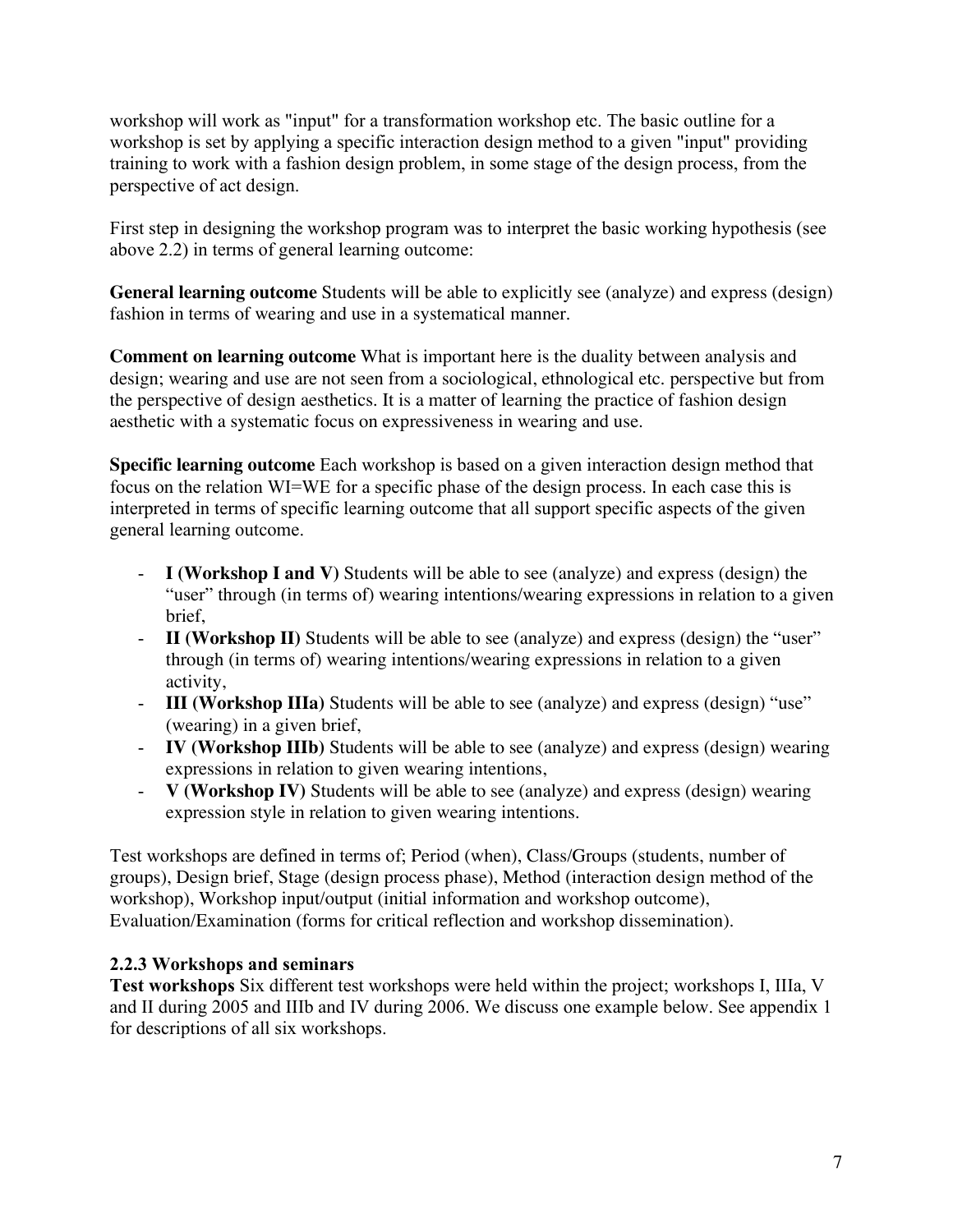## **Workshop I (**Learning outcome I)

Period: Two weeks, 26 September – 7 October 2005.

Class/Groups: Fashion Design BA Year I (10 students)/ 3 groups.

Design brief: To design a colorful headgear.

Stage: Divergence.

Method: Cultural probes (Gaver, Dunne & Pacenti, 1999).

A probe is a thing we use in investigations to gather information. A cultural probe is consequently a thing we use to gather information about cultural phenomena. Here it is something we "send out" to collect information about WI/WE relations in everyday life.

AIM: To paint a picture sketching expressions of garment in use in everyday life. To provide initial inspiration that open up the design brief.

## OUTLINE:

- We start with a given design brief,
- Design a cultural probe kit that is appropriate for collecting expressional information about activities strongly connected to the given brief,
- Try to find appropriate locations to place the probes,
- Place the probes,
- Supervise discretely until it is time to collect the probes,
- Collect the probes,
- Sum up and present the material collected by the probes.

Workshop input/output: The design brief/A culture board (presenting the information collected by the probes).

Evaluation/Examination: Halfway and at the end of the workshop. Evaluation with focus on intentions and expressions in work methods and presentations is done by two groups of outsiders that have not been briefed about the workshop, nor about the project itself – a sort of blind review.

Implementation: The workshop started with a general introduction where workshop method and design brief were given to students together with a brief description and explanation of project aim and intended learning outcome (See appendix 1). Each group was given a probe-kit consisting of a digital camera, a notebook, post-it notes and a set of fiber-tipped pens. First task for the student groups was to design instructions on how to use the kit. They were then asked to give the kit to someone they thought interesting in relation to the brief together with instructions on how to use it. After return of the kit the task was for each group to analyze and present the information to paint the picture of a "user" of a colorful headgear. The workshop was carried out according to plans with evaluation as a reflective and critical seminar discussion on aims and methods. All groups were given supervision during the workshop by members of the project group.

Outcome: Students demonstrated that given learning outcome was reached, but learning was also clearly only implicit. That students were able to "to see (analyze) and express (design) the 'user' through (in terms of) wearing intentions/wearing expressions in relation to a given brief" using cultural probes as a method of design brief exploration was something we as teachers could observe, but the meaning of this was not something the students could grasp and explain explicitly. Understanding methods and perspective needs a theoretical foundation that was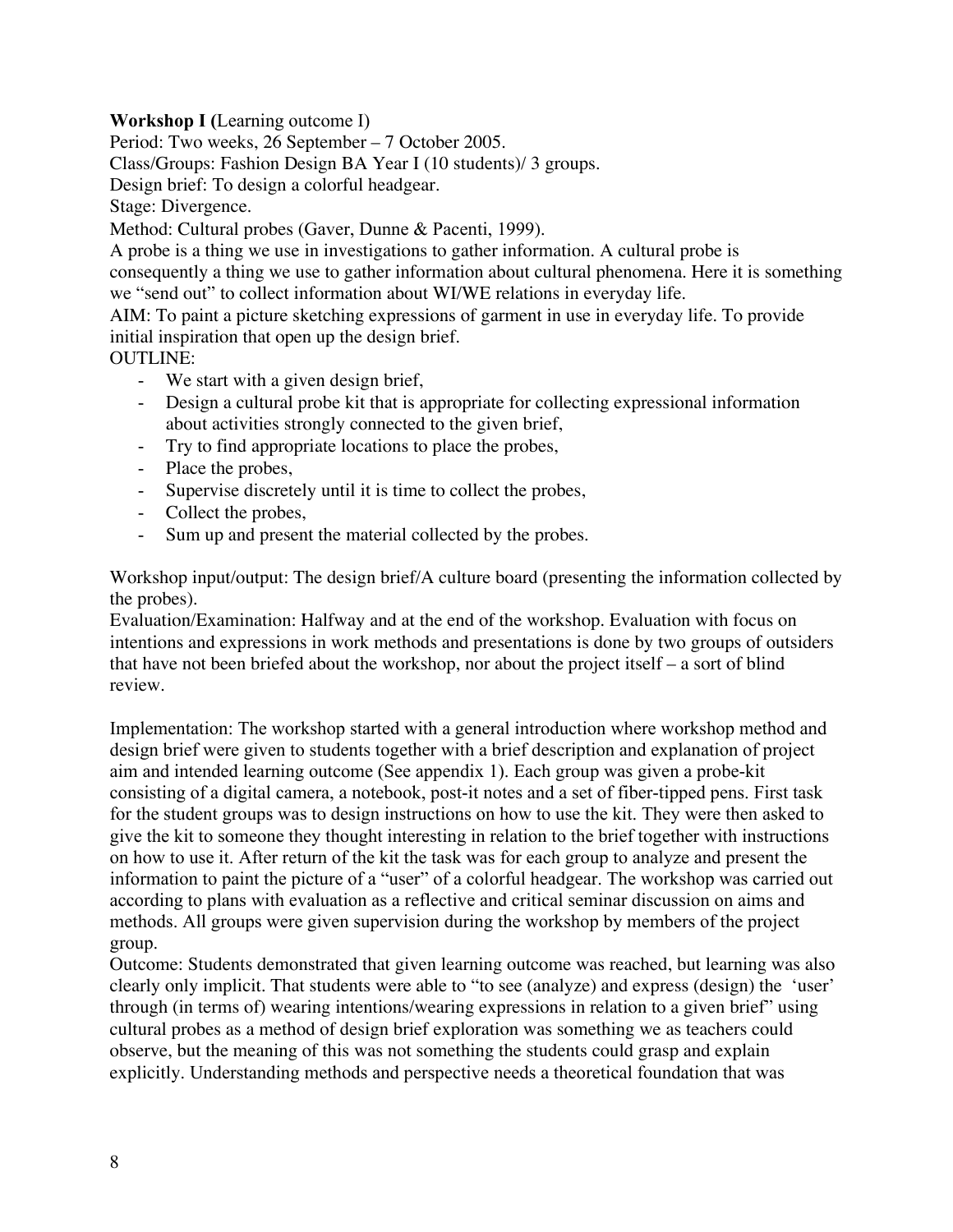lacking; the level of abstraction was too high on introduction given at the beginning of the workshop.

**Reference workshops** In order to get a broader background for evaluation we carried out several reference workshops, also involving guest lecturers.

- **Functional clothes** A workshop on functional wear was done with Master students during two days in December 2005. Lecturers and organizers were Sirpa Morsky (International coordinator and clothing design Häme Polytechnic, Finland), Jane McCann (Director smart clothes and wearable technology University of Wales, Newport), Marion Ellwanger (professor in textile design at our school). The aim of the workshop was to train for a clear understanding of all the elements which are to be considered in the design research- and development phase of an aesthetically attractive product which satisfies given use requirements,
- **Interaction design reference workshop** To get a broader perspective on the particular interaction design methods chosen for our test workshops we organized a reference workshop with interaction design students at the IT University in Göteborg in the autumn 2005. The workshop was done in November with 30 Master students divided in 6 groups. Interaction methods were chosen from test workshops II and III. A course in design methods is included in the interaction design curriculum and it was easy for students to understand the workshop exercise and also to explain and motivate the outcome of the exercise. Supervision was done by members of our project group in cooperation with teachers from the IT University,
- **Project course at the Göteborg IT University** As part of our project 6 fashion design students participated in an interaction design project course at the IT University in Göteborg during 2005. They worked together with interaction design students in three groups on projects connecting fashion and interaction design,
- **Workshop at Unga Klara** A workshop at Unga Klara, Stockholm´s City Theater in autumn 2006 on exploring wearing expressions through smart textiles design. The workshop demonstrated how a focus on materials can display the double perspective of fashion design aesthetics.

**Seminars, development of models and methods** Work on the development of theoretical models and educational methods was done during the whole project. We organized a series of seminars to present and discuss ideas and results and also two larger workshops with invited guests.

- **Seminars** Suggestion and results from the project were presented and discussed at the regular design seminars at our school continuously during the project,
- **Workshop on interaction design aesthetics** A workshop to discuss issues in interaction design aesthetics was organized in January 2006 at our school with guests from Århus University; Institute of Design, Umeå University; School of Arts and Communication, Malmö University and Chalmers University of Technology,
- **Workshop on fashion design teaching** To sum up our project we organized a workshop on fashion design teaching at our school in November 2006. For this workshop we invited guests from University of Applied Sciences and Arts, Hannover (Professor Martina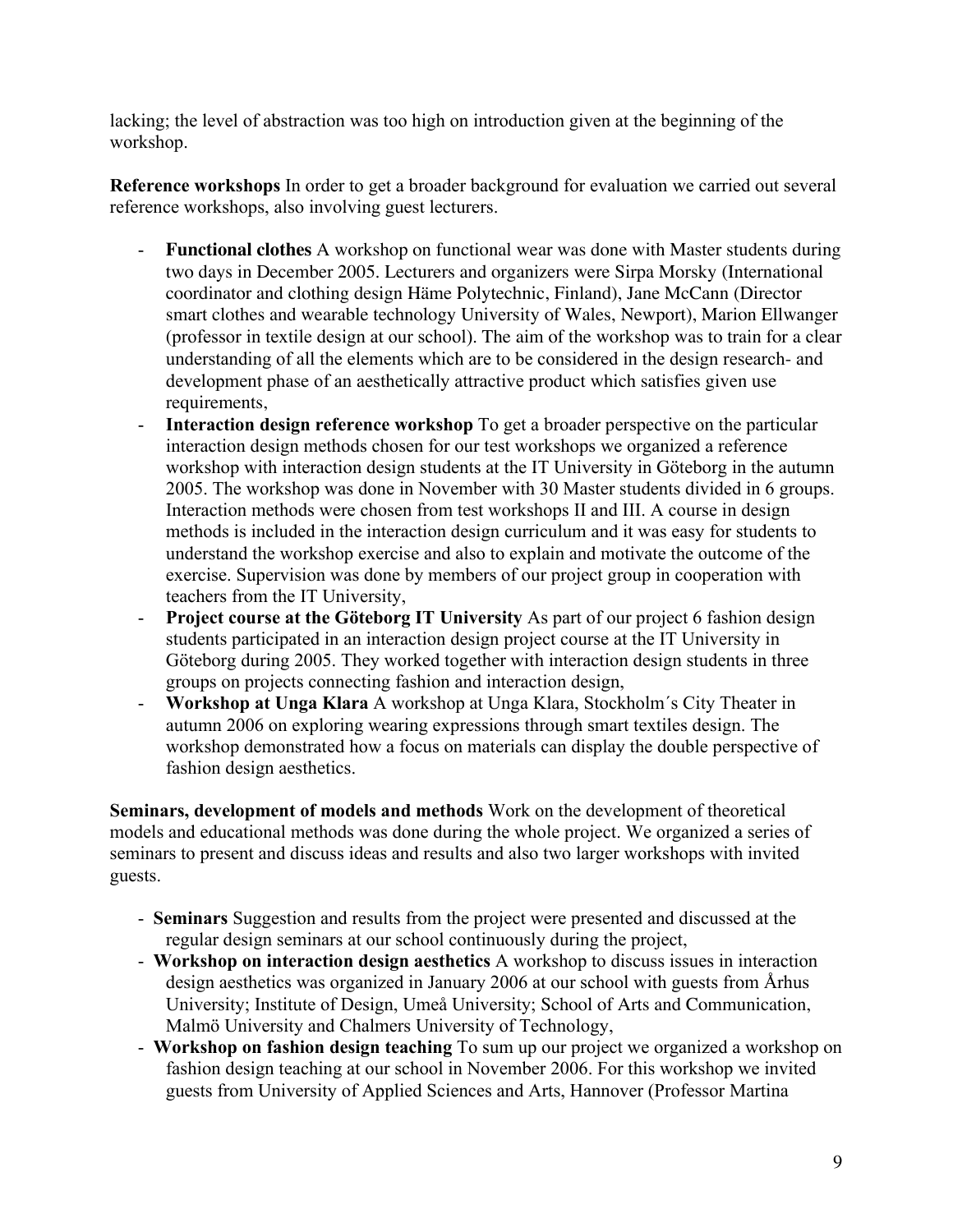Glomb); Danmarks Designskole, Copenhagen (Senior lectures Ann Merete Ohrt and Peter Dammand); Beckmans College of Design, Stockholm (Senior lecturers Lena Kvarnström and Marie Louise Nordin); Fashion Institute of Technology, New York (Senior lecturer Sass Brown); Faculty of Textile Technology, University of Zagreb (Professor Tonci Vladislac); London College of Fashion (Senior lecturer Alison James) and HDK Steneby (Senior lecturers Ebba Johansson, Eva Alfredsson). Together with members of our faculty we were 25 participants in the workshop discussing general issues in fashion design teaching. Workshops on fashion design teaching are not that common and we feel that the project gave us an opportunity to open up for a new type of discussion and cooperation between design schools with fashion on their program.

## **2.2.4 Reflection and documentation**

**Documentation** To be able to evaluate outcome of workshops we interviewed all participating students on how they picture and understand the fashion design process and about their level of, practical and theoretical, knowledge about design methods. All interviews were recorded. All test workshops, including critical evaluation/examination discussions, were documented on video.

Workshop evaluation was then done in closed seminars within the project group. Video material from workshops was used as reference material in these seminars – most project members were participating in workshops, so the video material was not first hand material.

**Study tours** In november 2005 the project group went to Berlin for a study visit at Universität der Künste, visiting Professor Barbara Tietze, and also to visit Berlin as a center for experimental art and design in Europe. This included a visit to the Photo museum in Berlin with its large Helmut Newton (Newton, ) collection. We also made study visits to the design school in Kolding, Denmark and to the design schools in Eindhoven during the Dutch Design Week 2006.

**Fashion shows** During the project we systematically documented – photo and video documentation – various student fashion shows. Besides the graduation show at our school we documented the annual KappAhl Design Award show in Stockholm, Mittelmoda in Gorizia, Italy, the annual Designers Nest competition at CPH Vision Fashion Fair in Copenhagen and the Concours international des Jeunes Créateurs de Mode in Paris with fashion students from all over the world. In 2005 160 students from 16 countries participated in the competition and we were very happy to see one of our project group members – Maria Nordström – winning the prize for the best Swedish contribution. In Paris we could document also preparations and testing which gave an unique opportunity to see and reflect on fashion student work from all over the world. Documentation of fashion shows and study tours has been used in the project as reference materials both with respect to discussions about level of student work and with respect to discussions about fashion design presentation in a learning/teaching perspective; the role of the cat-wake, the role of fashion photography with respect to wearing expression as a basic parameter in fashion design aesthetics.

**Evaluation** Workshop evaluation focused on two main issues

- The way in which the workshop explores the given assumption (learning outcome),
- How the workshop displays possible lack of general training in design methodology and understanding of theoretical/conceptual foundations.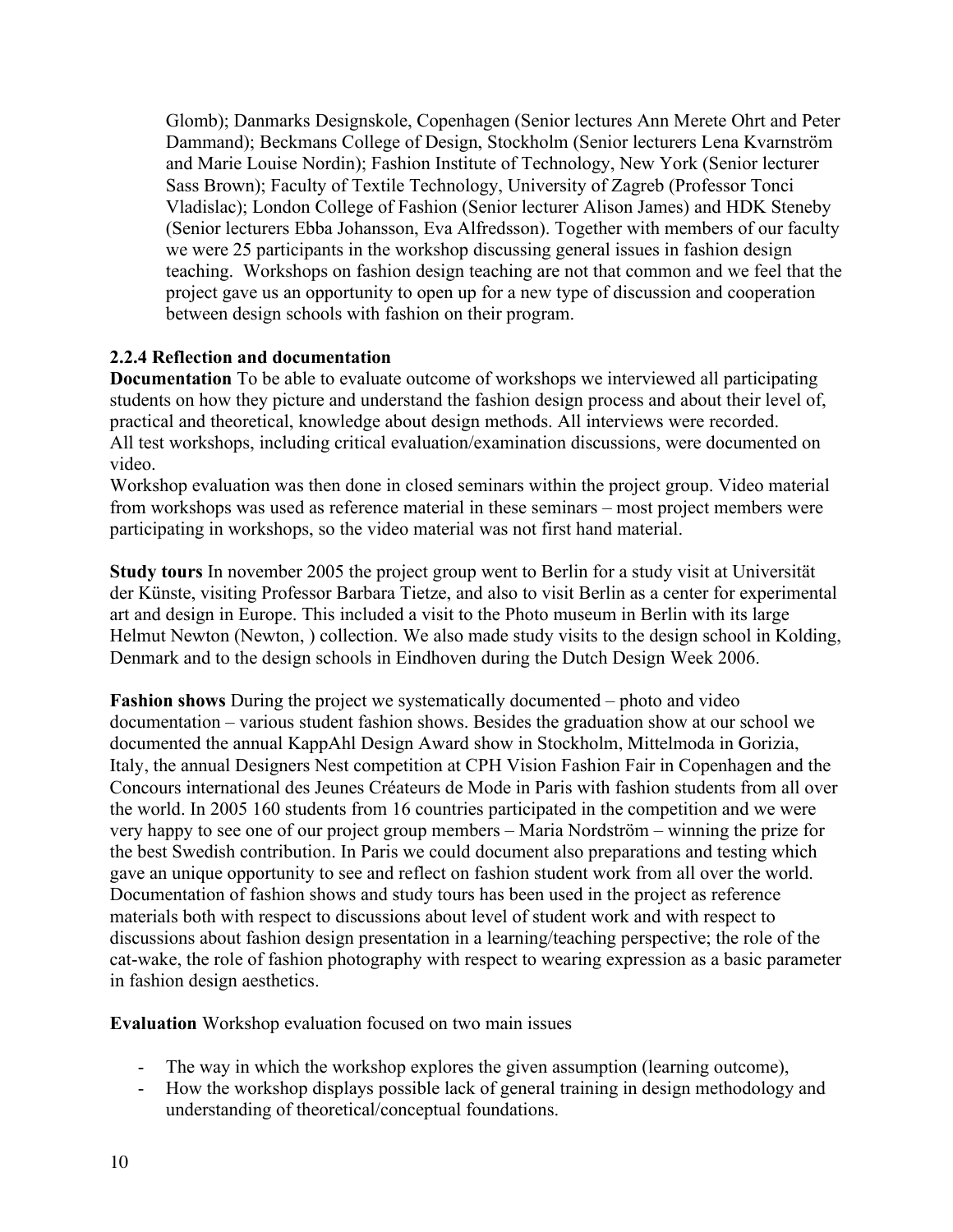The different forms of evaluation/examination integrated in test workshops served a double purpose

- To involve students in a critical evaluation of the workshop,
- To test different forms of workshop evaluation/examination.

Note that regular student valuations in relation to given course were not part of this.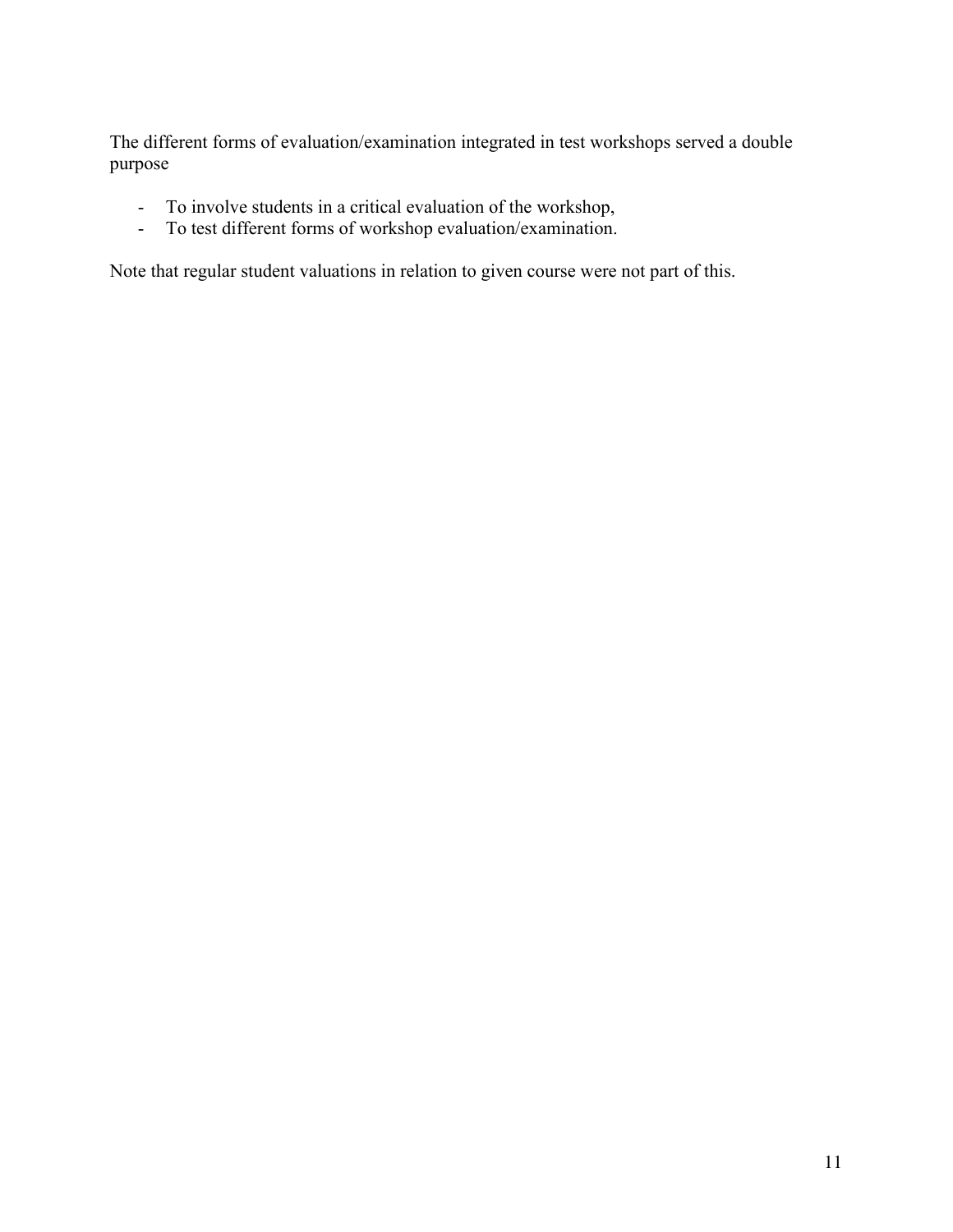# **3 Results**

The main results of the project consist of theoretical models together with reflections on methods for workshop examination and evaluation. It also includes systematic photo and video documentation as well as initial development of models and methods for using photo and video as tools for critical reflection in fashion design education.

## **3.1 Conceptual framework and theoretical models**

The lack of sufficiently precise and elementary concepts to define and explain the interaction design interpretation of "to see (analyze) and express (design) fashion", as foundation for exercises and training, was evident from test workshop evaluations. The "what is it we train and what is it we train for" was simply not clear and elementary enough. To raise the level of reflection in workshop exercises we need a basic conceptual framework in which we can define and explain fashion design practice from the perspective of interaction design in a systematic manner. With respect to theoretical foundations, the main results of the project relate to

- A more in-depth exploration of the notions of wearing intentions and wearing expressions as foundation for a definition of what it is we design in the fashion design process from an interaction design perspective. This is then one way of explaining fashion design from the perspective of wearing and use,
- A system for classifying the form of an initial workshop brief modeling "to see (analyze) and express (design)" as a foundation for the development of workshop exercises.

## **3.1.1 Wearing intentions and wearing expressions**

In what follows a *garment* is a construction of some sort intended for wearing. We consider two basic aspects of this

- Wearing intentions (WI); why we wear the garment, why we intent to use it. More generally what *we* do wearing the garment,
- Wearing expression (WE); how we wear the garment, how it expresses us. More generally what the *garment* does as we wear it.

(Cf. the distinction between real, represented and used garment in Barthes, 1990.)

Both WI and WE refers to some given garment X. We may then view fashion design as a process of defining "that" garment which WI and WE refers to, and thereby relate WI and WE to each other. We, so to speak, express the relation WI=WE in the process of designing. It is not trousers, coats etc. we design. We express relations WALKING=PROTECTING, DANCING=GLOWING etc. *Form*, as a central aesthetical concept, will here refer to the way in which the garment X relates WI and WE to each other.

*What we do in the fashion design from an interaction design perspective is to express wearing intentions by (through) wearing expressions, i.e. we interpret the relation WI=WE by designing the garment as expressional material, something we use to express wearing intentions.* 

This is to view fashion design as an interaction design problem in order to make the aesthetics of wearing explicit as a design aesthetical problem; we do not only design garments, but also its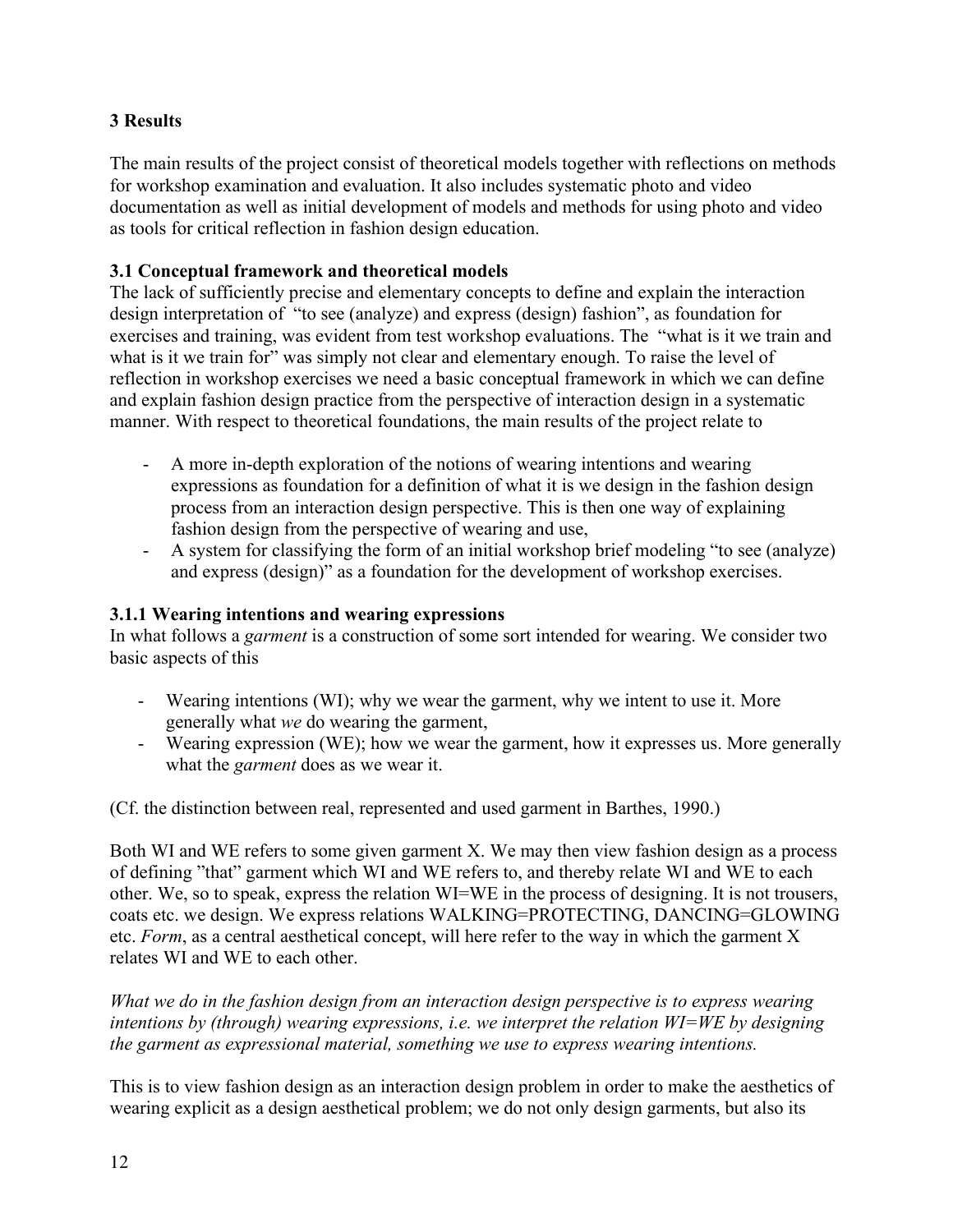intended "use" in the fashion design process.

**Generic analysis**: (A) Given a garment; (B) Explain what it is by defining WI and WE; (C) Describe its interaction form,

**Generic design**: (A) Given WI and WE; (B) Define an interaction form; (C) Define the garment. The equation  $A(BC) = (BC)A$  then describes the relation between analysis and design.

WI defines in some sense *me* whereas WE defines a *garment*. We can given WI and WE ask

- What the *garment does* with me WE(WI),
- What *we do* with the garment WI(WE).

WI and WE introduce two basic design variables and the recursion equations

 $WE = WE(WI)$  $WI = WI(WE)$ 

express the relation WI=WE, i.e. *what* it is we do as we design "the" garment which WE and WI refers to. We define the garment by defining what it does with a wearer. Simultaneously we define a wearer by defining what she/he does with the garment. To design street wear fashion for teenagers, for example, means to define what, in a specific case, street wear fashion do with teenagers as well as what teenagers does with street wear fashion.

#### **3.1.2 Interaction analysis in fashion design teaching**

The pedagogical program sketched here is based on the idea to relate exercises, workshops etc. to a certain *fashion design diagram.* Each part of the diagram – it has eight elementary components – introduces a particular perspective on saying that fashion design means expressing wearing intentions through wearing expressions. We learn to *see (analyze) and express (design) fashion in terms of wearing and use in a systematical manner* by training us to see and express a fixed set of elementary perspectives of the relation WI=WE.

WI (WE) can be an abstraction or something concretely given and it is the garment X that relates the abstract and the concrete instance to each other. Given abstractions WI and WE we define in the process of designing the garment X that WI and WE refers to and given a garment X we can by use derive concrete WI' and WE' by wearing X. Viewing basic possibilities in this we can draw a diagram over different ways in which the garment X relates WI and WE to each other.

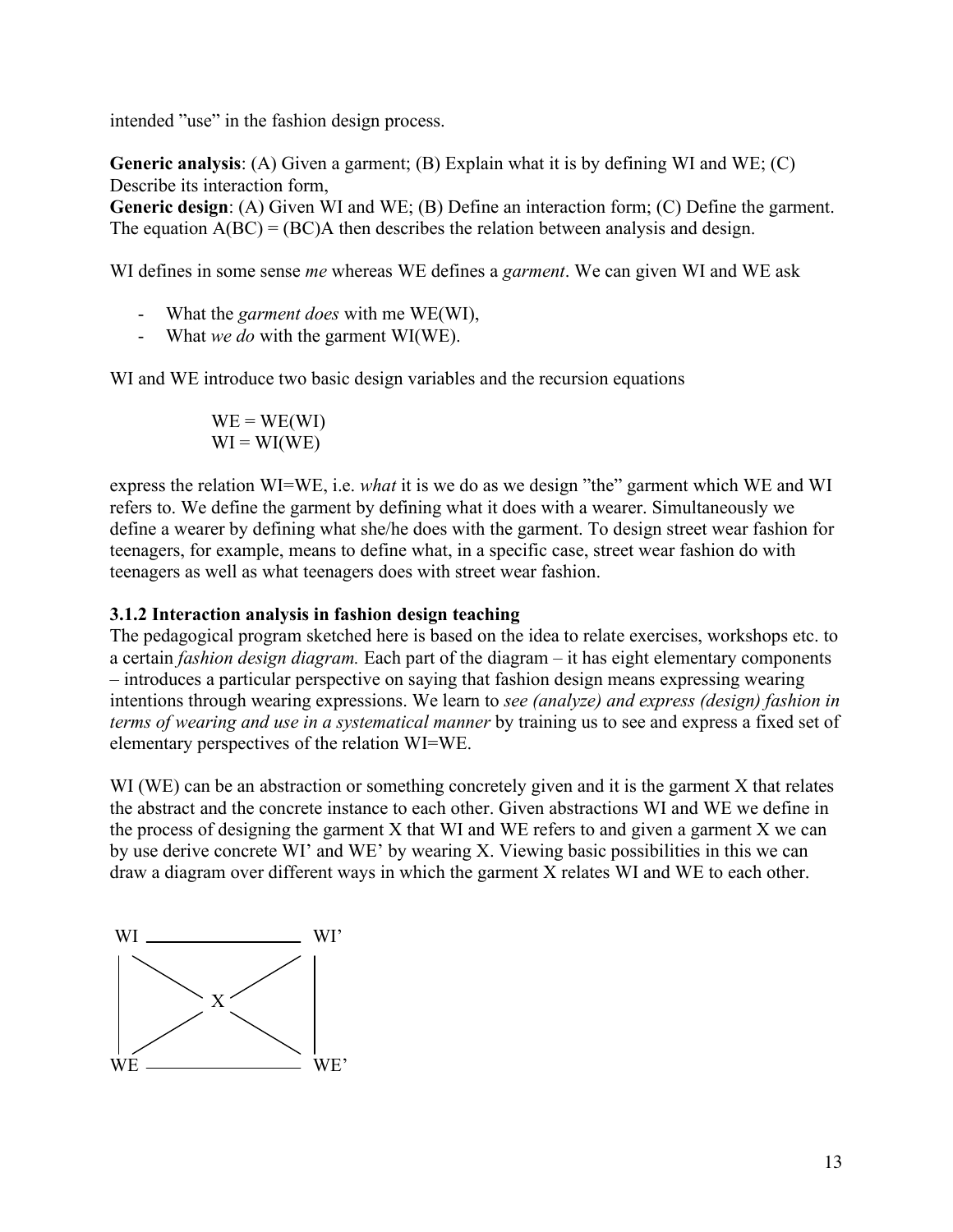In the diagram we find eight different triangles which we can use as a conceptual framework for exercises to train students in working with different basic aspects of the fashion design process from an interaction design perspective with basic focus on design aesthetics.

## **Examples**

(1) WE = X(WI) (WI = X(WE))

WI X **WE** 

To see (analyze) and express (design) fashion in terms of wearing and use means here

- Analysis: Given a garment X to define WI and WE such that  $WE = X(WI)$ ,
- Design: To solve  $WE = X(WI)$  by defining X for given WE and WI.

From the perspective of analysis  $WE = X(WI)$  is a form of equality the given garment X introduce. Consider some garment X, for instance a suit X, strict in some sense. What is it, we ask, and answer by producing equalities  $WE = WI$ , i.e. (WE, WI) such that  $WE = X(WI)$ . This means we look for wearing expressions WE and wearing intentions WI such that WE is what the suit does to "us" where "us" is what we do wearing some given garment. Say WI = "working at the bank" and  $WE = "making reliable"$ . Such a series of pairs (WE, WI) is then one way to characterize X in terms of wearing and use.

From the perspective of design  $WE = X(WI)$  is the basic design rationale, i.e. that which motivates essential design choices, it is a design brief form we instantiate by defining WE and WI. If we on the other hand start with for example  $WI = "working at the bank"$  and  $WE =$ "making reliable" the process of designing X will be a process of solving/proving that X makes "us" (working at the bank) reliable.

$$
(2) WE' = WE(X) \& WE' = X(WI')
$$



To see (analyze) and express (design) fashion in terms of wearing and use means here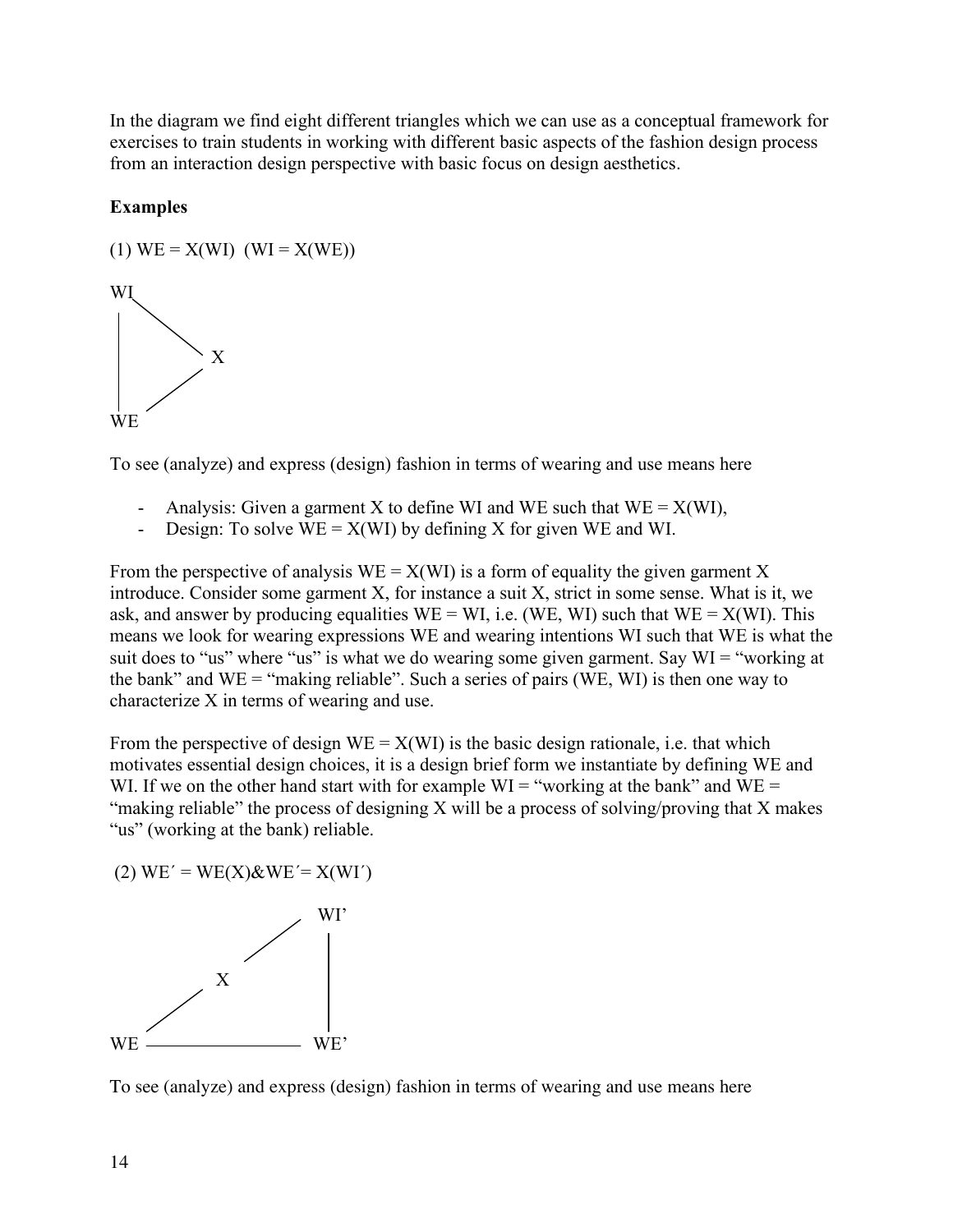- Analysis: Given a garment X to define WE, WE´ and WI´ such that  $WE' = WE(X) \& WE' = X(WI')$ ,
- Design: To solve  $WE' = WE(X)\&WE' = X(WI')$  by defining X for given WE, WE' and WI<sup>'</sup>.

# **3.2 Workshop models**

Each triangle in the diagram is a learning objectives/outcome classifyer, i.e. defining and classifying the "what" of a workshop exercise. The interaction design methods give us methods to solve the equations associated with given triangles, i.e. the "how" of a workshop exercise. The diagram provides in this sense a systematic foundation for learning objectives and learning outcome. The duality in reading an equation in terms of analysis or in terms of design will also provide a model for explaining what it means to turn analysis into design and vice versa. Some workshops are analytical in nature while others are typically design oriented, connecting two workshop exercises can then be used for explicit training in turning one perspective (analysis/design) in to the other.

# **Example**

Consider Workshop I (V). One way to understand this workshop is in terms of the equation  $WE = X(WI)$  seen from an analytical perspective; a colorful headgear is given and we use cultural probes to get inspiration/information for defining WI and WE such that  $WE = X(WI)$ . (?) We can then bracket X and use resulting WE and WI in a design brief  $WI = X(WE)$ . To solve this we can, in a workshop exercise for example use the method of counterexamples (See Appendix 1, Workshop IIIa) to explore the boundaries of the design space given by  $WI = X(WE)$ .

# **3.3 Examination and evaluation**

The main outcome of examination/evaluation experiments is a better understanding of how to integrate critical discussions and reflection into workshop exercises. By varying examination/evaluation methods students will train to focus and reflect on different aspects of the design process. A "blind" review demonstrates explicitly that design presentation, design communication, is an integrated and important part of the process. When examination/evaluation is based on students reviewing each others work they will in a natural manner rediscover the divergence phase of the process, i.e. see possibilities, solutions, more questions and different ways of understanding the brief.

## **3.4 Documentation work**

We have a rather large library of photo- and video documentation from the project:

- Vide documentation of all workshop exercises, except parts of workshop IV,
- Video- and photo documentation of study trips and student fashion shows.

A side effect of our documentation work has been introduction of photo and video documentation as a natural component in the fashion program to facilitate learning through critical discussions. This has become an integrated, and very concrete, part of the development of theoretical models and a pedagogical program and we view this as a very important project result. Photo and video are powerful and flexible tools for representing WI and WE in seminar discussions.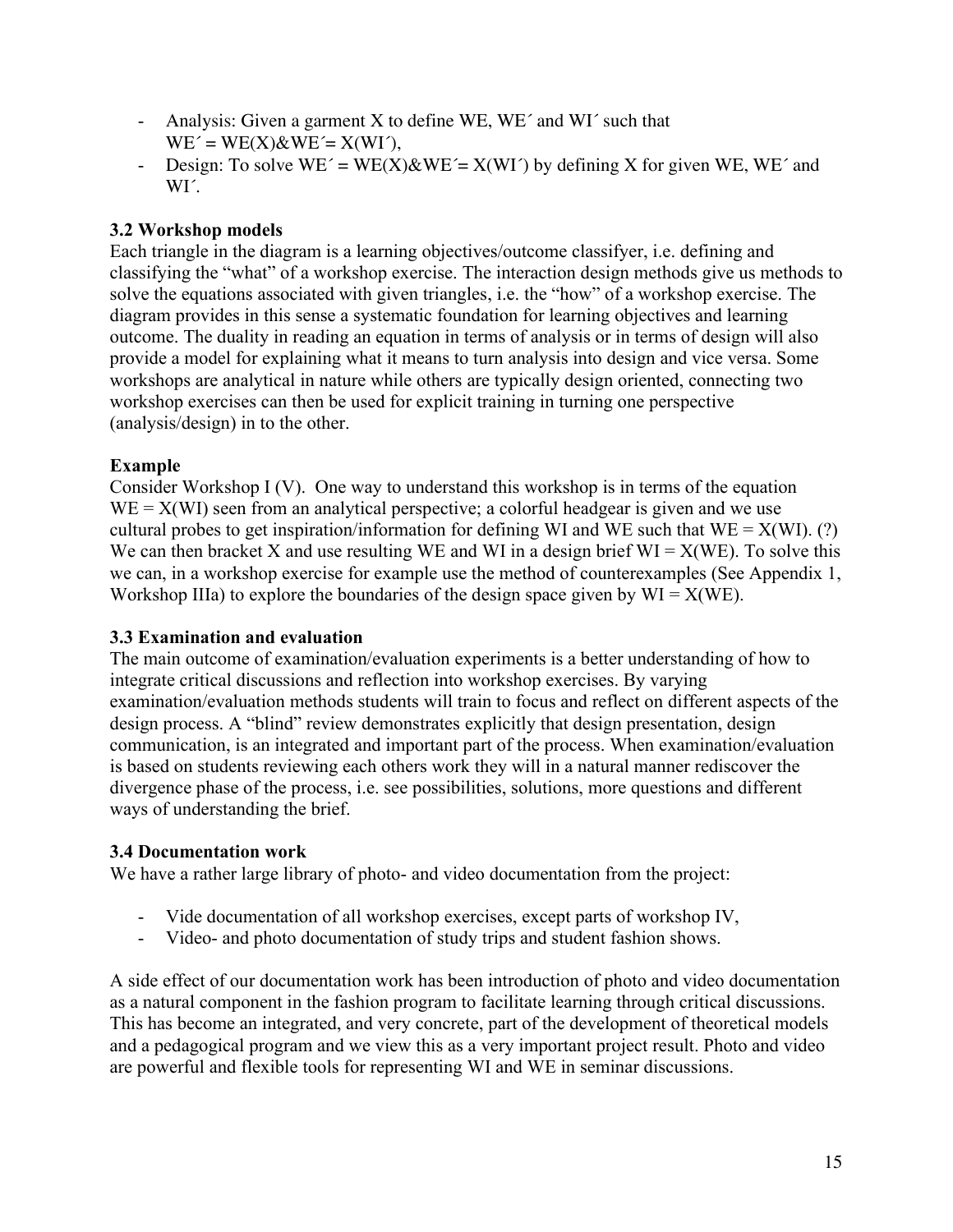## **4 Discussion**

## **4.1 Analysis**

Successful workshop training requires

- (A) That training methods support learning objectives (Soundness of principles),
- (B) That learning outcome guides workshop training (Correctness of implementation).

The initial working hypothesis of the project conjectures that (A) holds, with respect to using interaction design methods in workshop training to

- Give students a broader conceptual perspective on the expressiveness of clothing,
- Give students concepts and methods to work more systematically with fashion design in a context of wearing and use.

That design methods with an explicit focus on wearing and use in workshop training contributes to a change in focus that makes the double perspective visible is something that evaluation of test workshops supports.

Correctness of implementation requires, among other things, a clear understanding, and definition, of intended learning outcome and suggested training methods. A key issue is to check ("prove") actual implementation of training methods on basis of given learning outcome. This is the basic rationale for explanations in workshop introductions and in supervising.

Evaluation of test workshops displayed various problems in relation to correctness of implementation, problems that motivates main project results:

- Difficulties in seeing and explaining "use" from an aesthetical perspective this relates to understanding learning outcome and led to the development of a conceptual framework and theoretical foundations for explaining "what" it is we design in the fashion design process from an interaction design perspective,
- Problems involved in using interaction design methods, and explicit design methods in general, as pedagogical instruments in fashion design teaching – relates to the systematics of design methodology as a pedagogical instrument and led to the development of a framework for modeling and explaining the meaning of "to see (analyze) and express (design)" as a foundation for the development of workshop exercises.

**Explaining the learning outcome** Even if a perspective on use, wearing expressions etc. in some sense is obvious in fashion design the test workshops made it clear that it is very difficult to make this explicit as an aesthetic perspective in fashion design learning/teaching. To make the learning objectives/outcome of practical workshop training clear enough we need a language, i.e. a conceptual framework for explanations.

The central problem in all design work is how to turn analysis of given problems, requirements, conditions, ideas etc. into constructive suggestions for solutions, i.e. to turn analysis into design. The design solution can never be a mere "mechanical" derivation from given requirements. This turning point – from analysis to design – is of course fundamental also in design education. In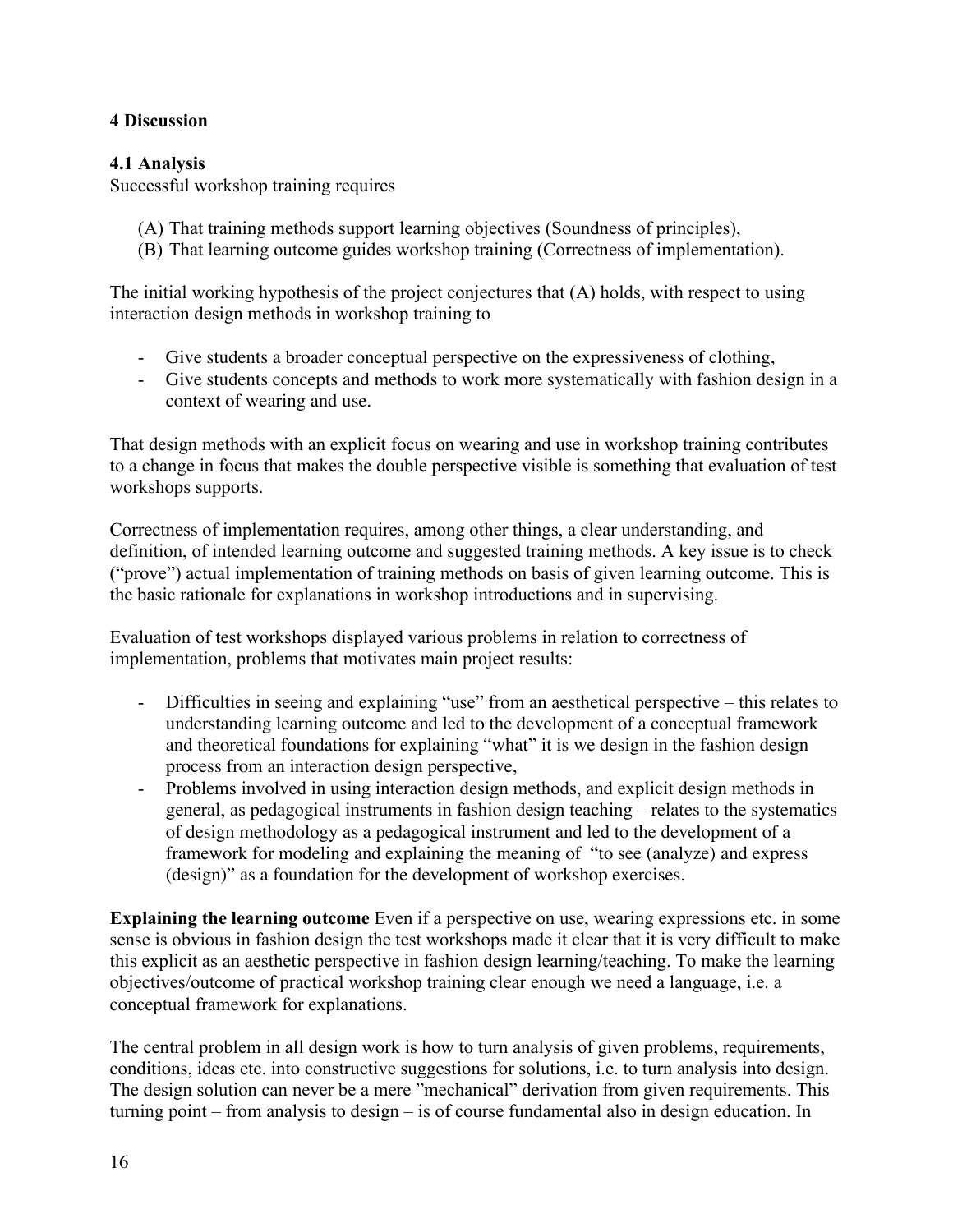design education this is all about understanding – both discursively and intuitively – what it means to give form (gestalt) to that which in some way is given in analysis. A specific notion of form is consequently a basic building block in design education – this is really the core issue in learning/teaching design aesthetics. Learning outcome in design aesthetics training must have a firm foundation in a distinct notion of form, i.e. design form. A challenge here is then to give an explicit definition of this with focus on the relation WI = WE. The need for a theoretical foundation was also evident in the critical seminar discussion where analysis centered on design rationale, i.e. the explanation of, and motivation for, basic design decisions. This foundation is also essential in building and training practical design knowledge, i.e. a foundation for faith in our ability to make the necessary turn from analysis to design.

**Design methodology in fashion design teaching** The test workshops gave clear evidence, as we see it, that interaction design methods provide tools for raising the level of learning/teaching in fashion design by giving students and teachers a language to discuss and reflect on design aesthetics with focus on wearing and use in a more systematic and conceptually clear manner. This seems to be true for all the phases of the design process we tested in workshops.

Although we see clear support in favor of our initial hypothesis we feel that we perhaps underestimated the difficulties in introducing design methodology as a conceptual pedagogical tool. To a certain extent it is a matter of "theoretical" tools for "practical " work and we then have to deal with the usual problem of abstraction: the methods are supposed to provide, both conceptually and linguistically, understanding for the design process, but at the same time it is a conceptual, and linguistic, problem to understand details and components of the method descriptions themselves.

It is one of these typical vicious circles. A specific problem here is also that design methodology with a focus on design aesthetics is not very well developed in fashion design. We simply need basic theoretical models as a foundation for developing fashion design methodology.

**Examination and evaluation** Examination/evaluation have, in the project, been synonymous with evaluation of given learning outcome. The models of examination/evaluation tested in the project have given valuable information about function and form of critical seminar discussions in the context of a practical workshop – that certain examination/evaluation models failed to work was mostly due to general problems with planning and implementation of some of the workshops. Results were here in general rather positive in the sense that level of workshop reflection and understanding was visible in a very clear and distinct manner in examination/evaluation discussions. The different forms of examination/evaluation tested in the project were easy to understand for workshop participants and did not depend on the introduction of specific concepts and methods. All this means that the critical seminars discussions in the test workshops were an important source for reflection on workshop outcome.

## **4.2 Implications**

The project has clear implications for fashion design, as well as textile design, education at our school. In relation to project results development of education will follow four different tracks:

**Theoretical foundations for teaching fashion design aesthetics** The project has initiated a more general discussion at our school about methods and theoretical foundations of fashion design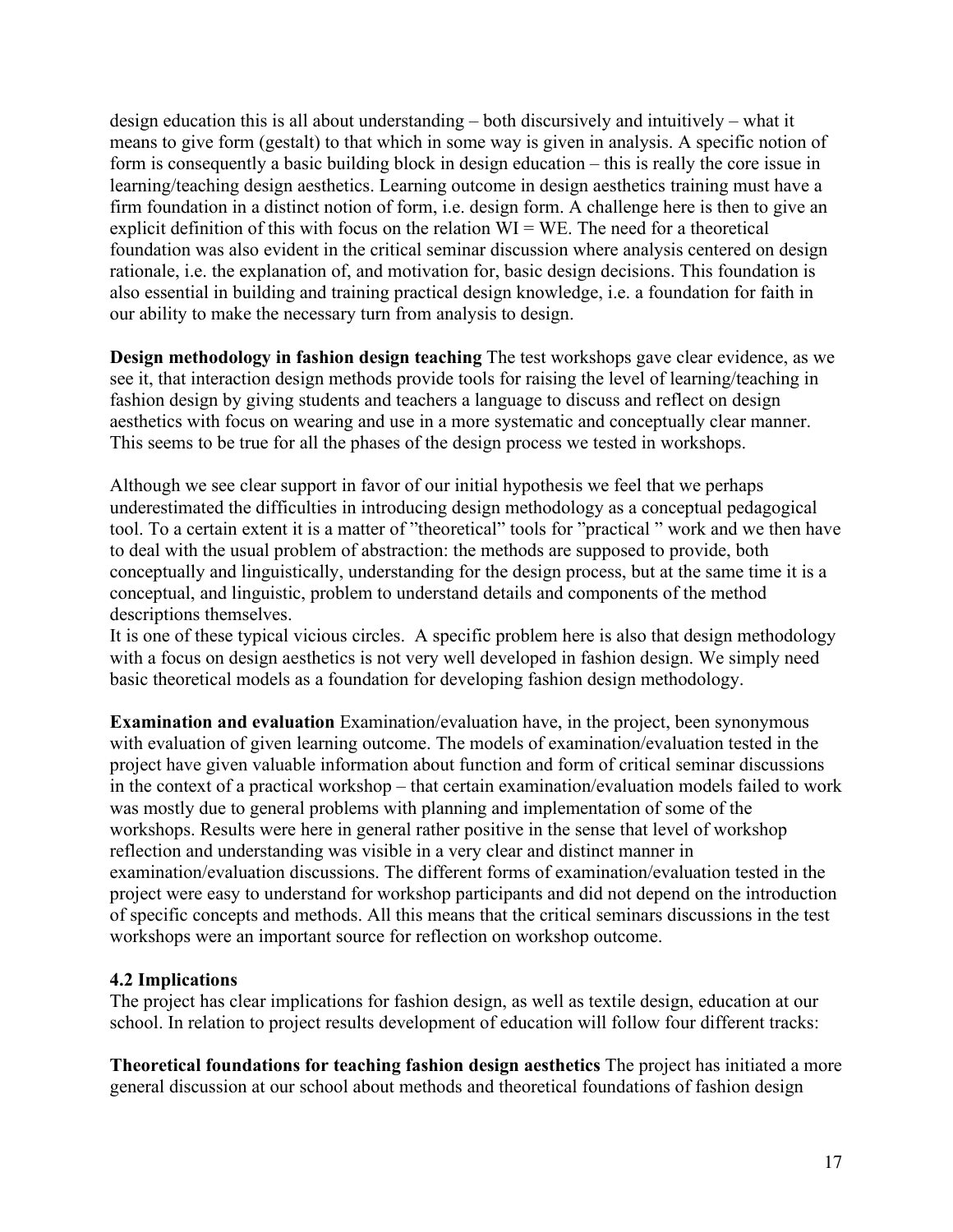teaching. This will, as we see it, raise the level of education and give students a stronger foundation for practical fashion design work.

**A basic course in design aesthetics** A main outcome of the project is plans for a basic course in design aesthetics that can be given both to fashion design students and textile design students focusing on wearing expressions and expressions in use respectively. This is the course that will provide for the foundations we found necessary for workshop training to work properly.

**The educational catwalk** In order to introduce the aesthetics of act design more explicit in fashion design learning/teaching at our school we will develop the critical "catwalk seminar" as an integrated part of the curriculum. This is the critical seminar where we discuss fashion as part of the fashion show itself.

**Photo and video in fashion design teaching** A basic implication of the project is the integration of photo and video as a foundation of critical seminar discussions. This is documentation that focuses on the designer perspective and is a type of fashion documentation very different from *communicating fashion* to intended customers, the intended target group etc. As a critical and reflective component of the educational design process it is a mixture of documentation and critical design. (Cf. Andersen, 2006; Cotton, 2004.)

## **4.3 Conclusions**

The initial project hypothesis implicitly refers to two basic assumptions:

- (A) That good work practice builds on the foundation of explicit concepts, methods and models,
- (B) That it is a good idea to introduce foundational concepts, methods and models through practical workshops.

To be able to develop your work practice through reflection and in communicative action it needs a solid conceptual and methodological foundation.

To grasp the working meaning of foundational concepts, methods and models you must use them in practical design work.

A basic pedagogical problem is then to resolve the circle inherent in this; we need some form of general and initial conceptual foundation to be able to start to build this interaction between theory and practice. The question is in each particular case *how to* design such a key that can open up and resolve the circle in an educational context.

We have, in this project, used series of test and reference workshops to explore this issue in relation to the overall aim of broadening the foundations of fashion design aesthetics. The project results combine the suggestion of such a general conceptual foundation with methods and models for introducing it in the fashion design curriculum. Next step is to implement the project results in the regular curriculum and to evaluate the results of this in relation to the initial project hypotheses.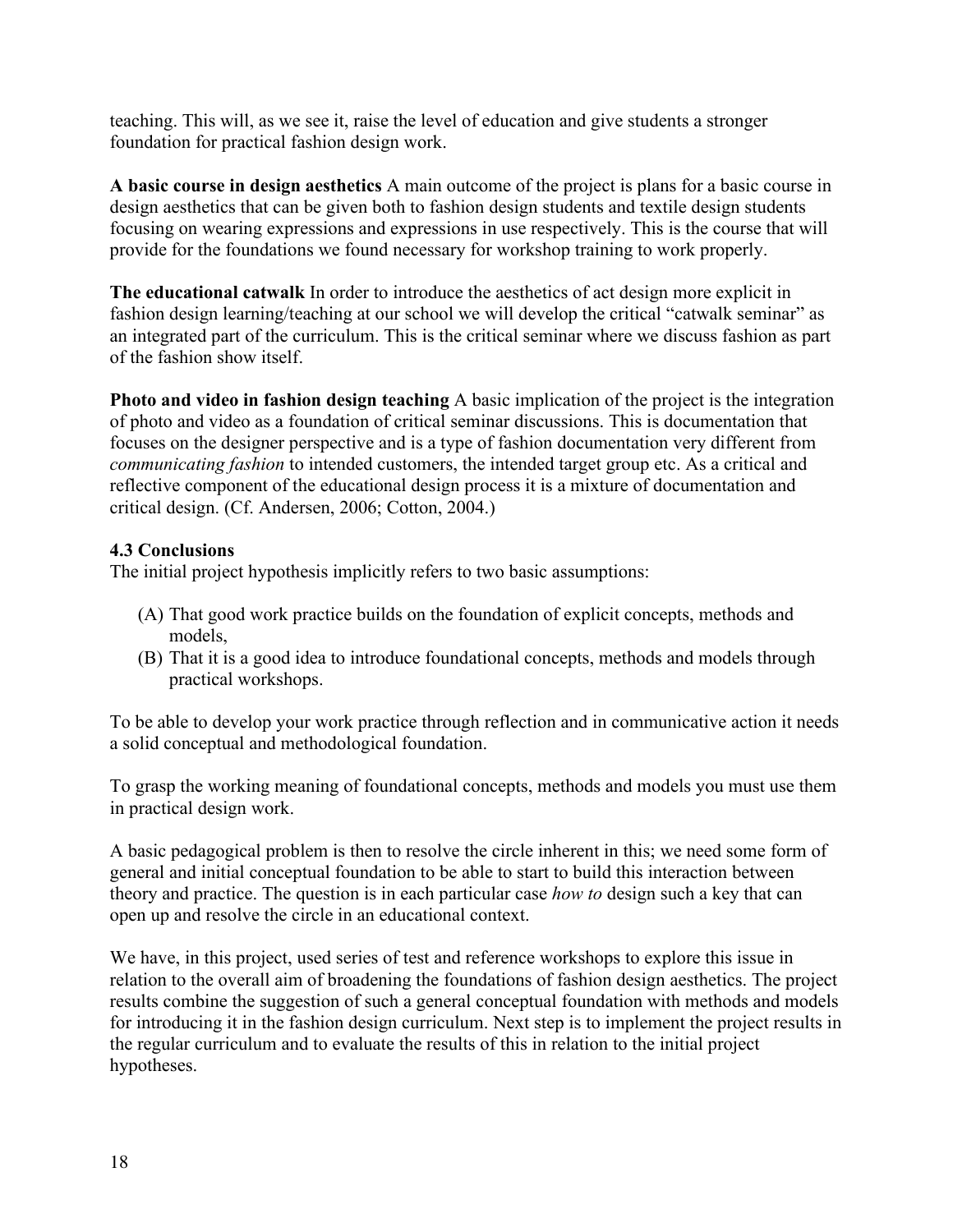### **5 References**

Andersen, C. (2006) *Modefotografie – En genres anatomi*. Köbenhavn; Museum Tusculanums Forlag.

Barthes, R. (1990) *The Fashion System*, translation by Ward, M. & Howard, R. London; University of California Press.

Breward, C. (2003) *Fashion*. Oxford; Oxford University Press.

Burns, L. D. (1997*) The Business of Fashion: Designing, Manufacturing, and Marketing*. New York; Fairchild Publications.

Carr, H (1992) *Fashion Design and Product Development*. Oxford; Blackwell.

Carter, M. (2003) *Fashion Classics – From Carlyle to Barthes*. Oxford; Berg.

Clement, J. (2000) Model Based Learning as a Key Research Area for Science Education, *International Journal of Sciencce Education*, Vol. 22, No. 9.

Cotton, C. (2004) *The Photograph as Contemporary Art*. London; Thames&Hudson.

Djajadiningrat, J. P., Gaver, W. & Fres, J. W. (2000) Interaction Relabelling and Extreme Characters: Methods for Exploring Aesthetic Interactions. In: *Conference Proceedings on Designing Interactive Systems (DIS) 2000*, New York; ACM Press.

Dourish, P. (2001) *Where the Action Is – The Foundations of Embodied Interaction*. Cambridge, Massachusetts; MIT Press.

Easey, M. (1995) *Fashion Marketing*. Oxford; Blackwell Science.

Frings, G. S. (1999) *Fashion: From Concept to Consumer*. Upper Sadler River; Prentice Hall.

Gaver,W.&Dunne,A.(1999). Projected Realities; Conceptual Design for Cultural Effect. In: Willimas, M. G. & Altom M. W. (Eds.) *Proceedings of the SIGCHI conference on Human factors in computing systems: the CHI is the limit.* New York; ACM Press.

Gaver, W., Dunne, A. & Pacenti. E. (1999) Design: Cultural Probes, *ACM Interactions* 6:1.

Hallnäs L., Redström J. (2002) From use to presence; on the expressions and aesthetics of everyday computational things, *ACM Transactions on Computer-Human Interaction (TOCHI)- Special Issue on the New Usability* Vol. 9, No. 2.

Hallnäs, L. & Redström, J. (2006). *Interaction Design- Foundations, Experiments.* Borås; CTF, The Swedish School of Textiles.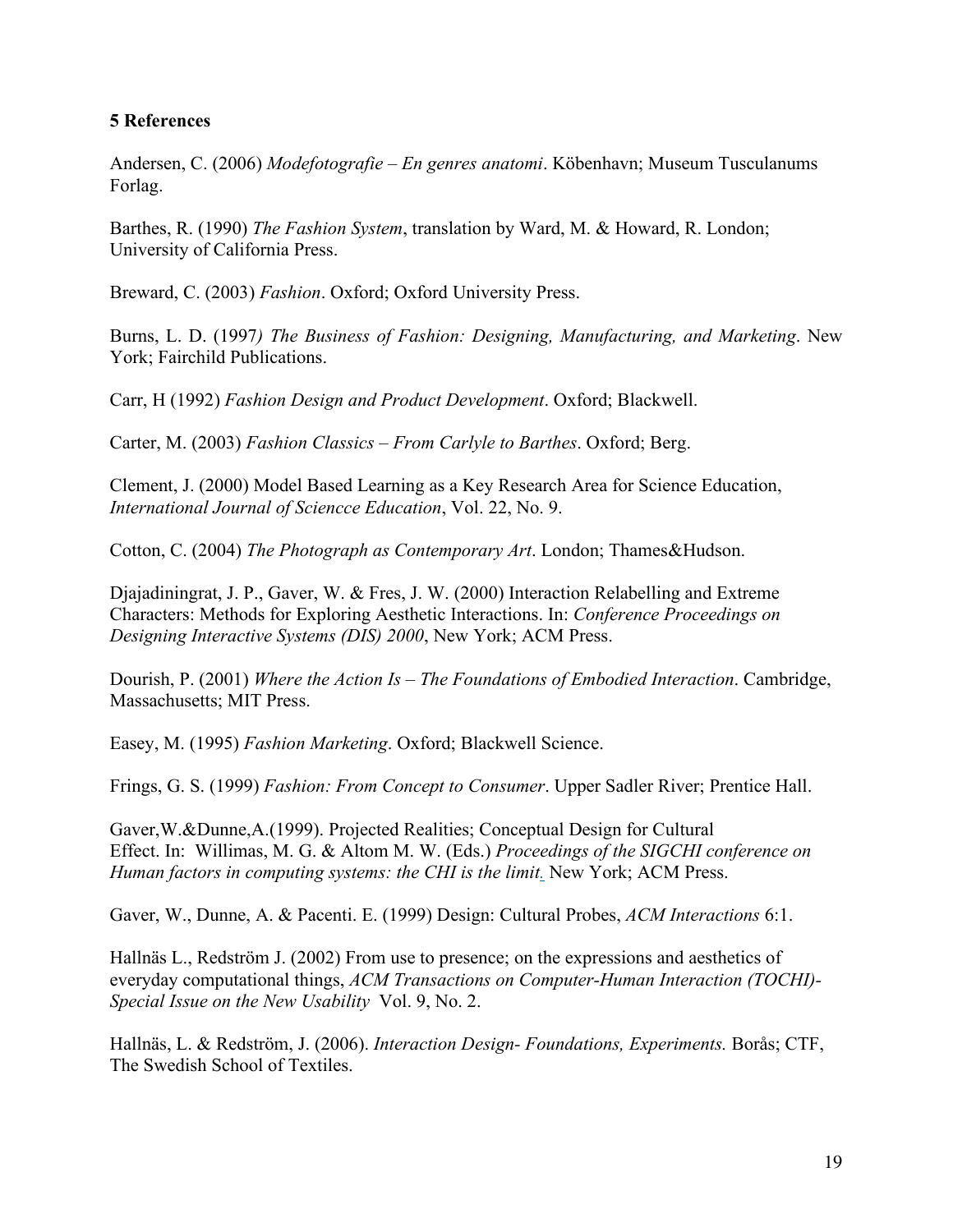Jarnow, J. & Dickerson, K. (1997) *Inside the Fashion Business*. New Jersey. Upper Saddle River; Prentice Hall.

Jenkyn Jones, S. (2002). *Fashion Design*. London; Lauence King Publishing.

Jeppesen, K. & Haydon, G. (1939) *Counterpoint – Polyphonic Vocal Style of the Sixteenth Century.* New York; Prentice Hall.

Johnson, K. K. P., Torntore S. J. & Eicher, J.B. (2003) *Fashion Foundations – Early Writings on Fashion and Dress*. Oxford; Berg.

Jones, J. C. (1992). *Design Methods, second edition*. New York; John Wiley & Sons.

Lacroix, C. (1996) *Christian Lacroix: The Diary of a Collection*. London; Thames and Hudson.

Lamb, J. M. & Kallal, M. J., (1992) A Conceptual Framework for Apparel Design, *Clothing and Textiles Research Journal* Vol 10 #2.

Löwgren, J. & Stolterman E. (2004) *Thoughtful Interaction Design – A Design Perspective on Information Technology.* Cambridge, Massachusetts; MIT Press.

McKelvey, K. & Munslow, J. (2003) *Fashion Design, Process, Innovation & Practice*. Cambridge; Blackwell.

Mulvagh, J. (1998) *Vivienne Westwood: An Unfashionable Life*. London; Harper Collins.

Naylor, G. (1985) *The Bauhaus Reassessed, Sources and Design Theory*. London; The Herbert Press.

Newton, H. (1993) *Aus Dem Photographischen Werk*. München; Schirmer Mosel Verlag.

Graves Petersen, M., Iversen, O. S., Krogh, P. G & Ludvigsen, M. (2004) Aesthetic Interaction - A Pragmatist's Aesthetics of Interactive Systems. In: *Proceedings of the 2004 Conference on Designing Interactive Systems: Processes, Practices, Methods, and Techniques.* Cambridge, Massachusetts; ACM.

Polanyi, M. (1967) *The Tacit Dimension*. New York: Anchor Books.

Potter, N. (1980/1989) *What is a Designer: Things, Places, Messages*. London; Hyphen.

Regan, C., Kincade, D., Sheldon, G. (1998) Applicability of the Engineering Design Process in the Apparel Design Process, *Clothing and Textiles Research Journal*, Vol 16 #1.

Sinha, P. (2002) Creativity in Fashion, *Journal of Textile and Apparel, Technology and Management*, 2(4):1-13.

Stohr, R. (1933) *Formenlehre der Musik.* Leipzig; Verlag Friedrich Hofmeister.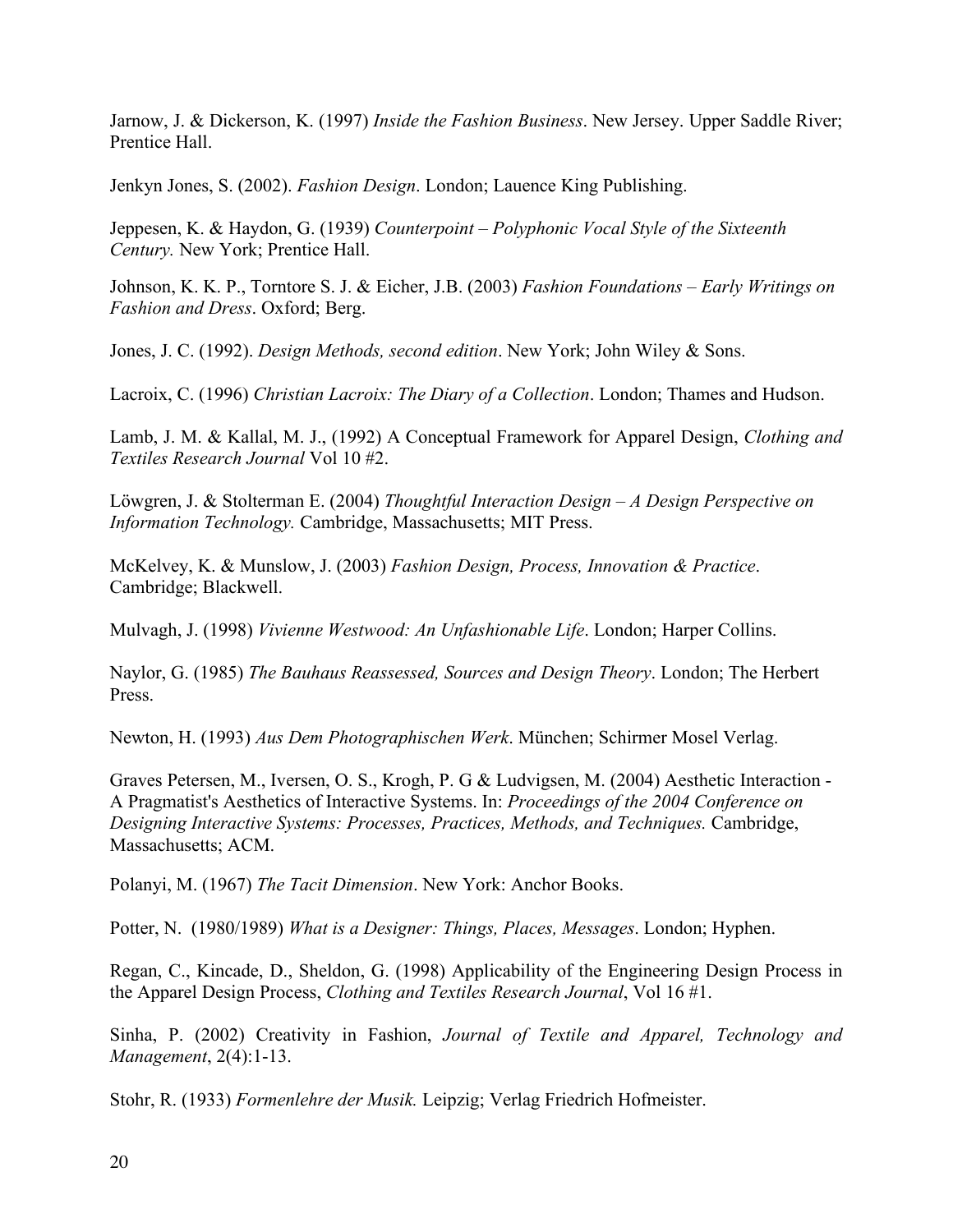Stolterman, E. (1994) Guidelines or Aesthetics: Design Learning Strategies, *Design Studies*, Vol 15 No 4.

Tate, S. L. (1999/2004) *Inside Fashion Design*. London; Prentice Hall.

Wingler, H. M. (1969) *The Bauhaus – Weimar, Dessau, Berlin, Chicago*. Cambridge, Massachusetts; MIT Press.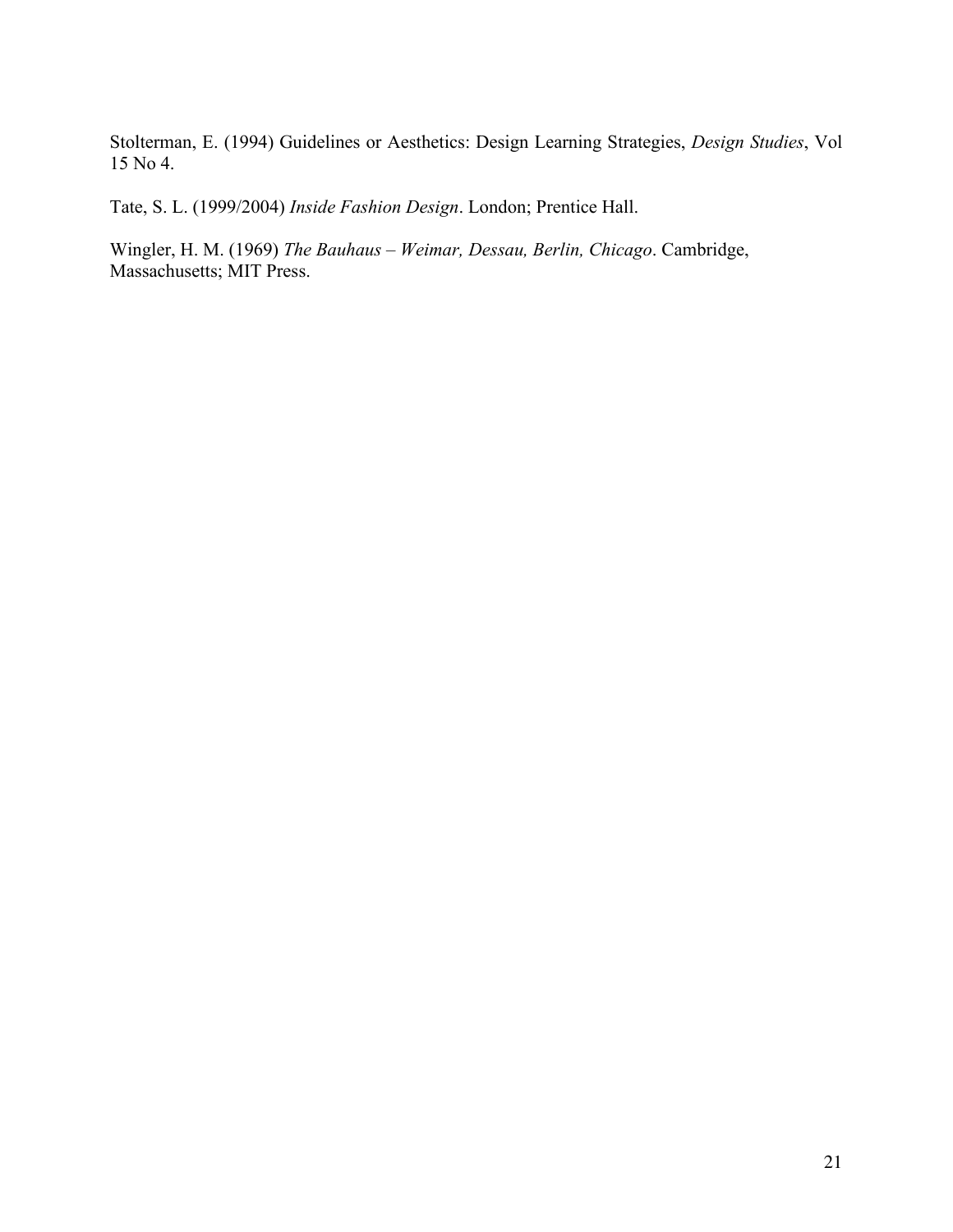### **Interaction Design Methods in Fashion Design Teaching – Author Note**

Lena Berglin, lecturer, PhD student, The Swedish School of Textiles, University College of Borås, lena.berglin@hb.se

Sara Lotta Cederwall, master student fashion design, The Swedish School of Textiles University College of Borås

Lars Hallnäs, professor interaction design, The Swedish School of Textiles University College of Borås, Chalmers University of Technology, lars.hallnas@hb.se

Birgitta Jönsson, senior lecturer fashion design, The Swedish School of Textiles University College of Borås, birgitta.jonsson@hb.se

Anne Karine Kvaal, bachelor student fashion design, The Swedish School of Textiles University College of Borås

Lotta Lundstedt, master student fashion design, The Swedish School of Textiles University College of Borås

Maria Nordström, bachelor student fashion design, The Swedish School of Textiles University College of Borås

Barbro Peterson, senior lecturer textile design, The Swedish School of Textiles University College of Borås, barbro.peterson@hb.se

Clemens Thornquist, senior lecturer fashion design, The Swedish School of Textiles University College of Borås, clemens.thornquist@hb.se

Web: www.textilhogskolan.se

#### **Acknowledgements**

First of all heartfelt thanks to all fashion students at The Swedish School of Textiles for participation in workshops, for comments and for critical discussions. Many thanks also to PhD students and lecturers at our school for seminar discussions, questions and comments. We are grateful to The Council for the Renewal of Higher Education (RHU) and to The Swedish National Agency for Higher Education (HSV) for funding our project. Special thanks to Malin Jönsson at RHU and Anna Lundh at HSV for help with our project work.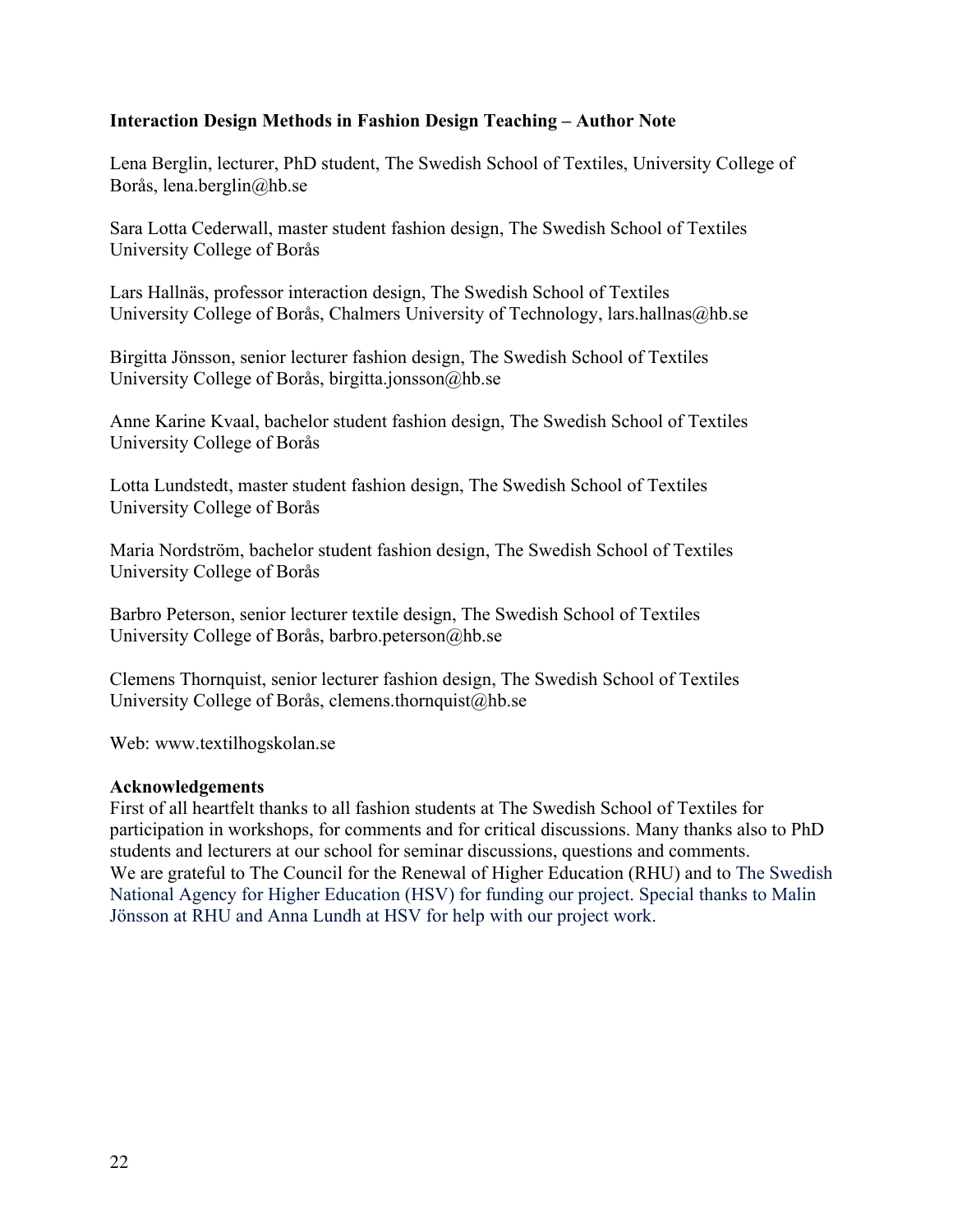### **Interaction design methods in fashion design teaching – Appendix 1**

**Test workshops I – V** 

### **1 Introduction (given to students participating in workshops)**

## **Interaction design methods in fashion design teaching – A RHU (Council for the Renewal of Higher Education) project at The Swedish School of Textiles**

#### **Introduction**

The basic component of interaction design within the fashion design process concerns the definition of wearing intentions (WI) through wearing expressions (WE); to relate use of garments to wearing expressions by garment construction and by defining intended wearing expressions.

WI concerns what we do when we wear garment; walk, sit, belong, hide etc.

WE concerns what garments do as we wear it; warming, cooling, protecting, glowing etc.

WI are the basic design variables in some sense, something we initially develop and explore in order to define what it is we design. WE is an end result in the design process and what gives WI a gestalt.

For the purpose of the workshop we follow Jones (Jones, 1992) and distinguish three major logical stages of the design process; divergence, transformation, convergence.

**Divergence:** testing for stability/instability in the design problem context. To find the components that will permit change and the fixed points of reference. This is the initial stage where the given design brief is questioned, de-structured, the stage where we open up the design space.

**Transformation:** to recognize basic patterns of what is being designed, "a pattern that is perceived as appropriate but cannot be proven to be right." (Jones, 1992) In this stage we try to explore the boundaries of the problem and identify basic design variables.

**Convergence:** the acts of designing where the final decisions are taken. This is the stage where the actual designing takes place, where material is being shaped into things, systems, acts, concepts etc.

A design method is a way to work systematically in the design process. This is a way to design the process itself;

- To provide an explicit structure for the process, making basic decisions traceable,

- To provide a conceptual framework for communication within the design process.

A design method is a tool, not a rule.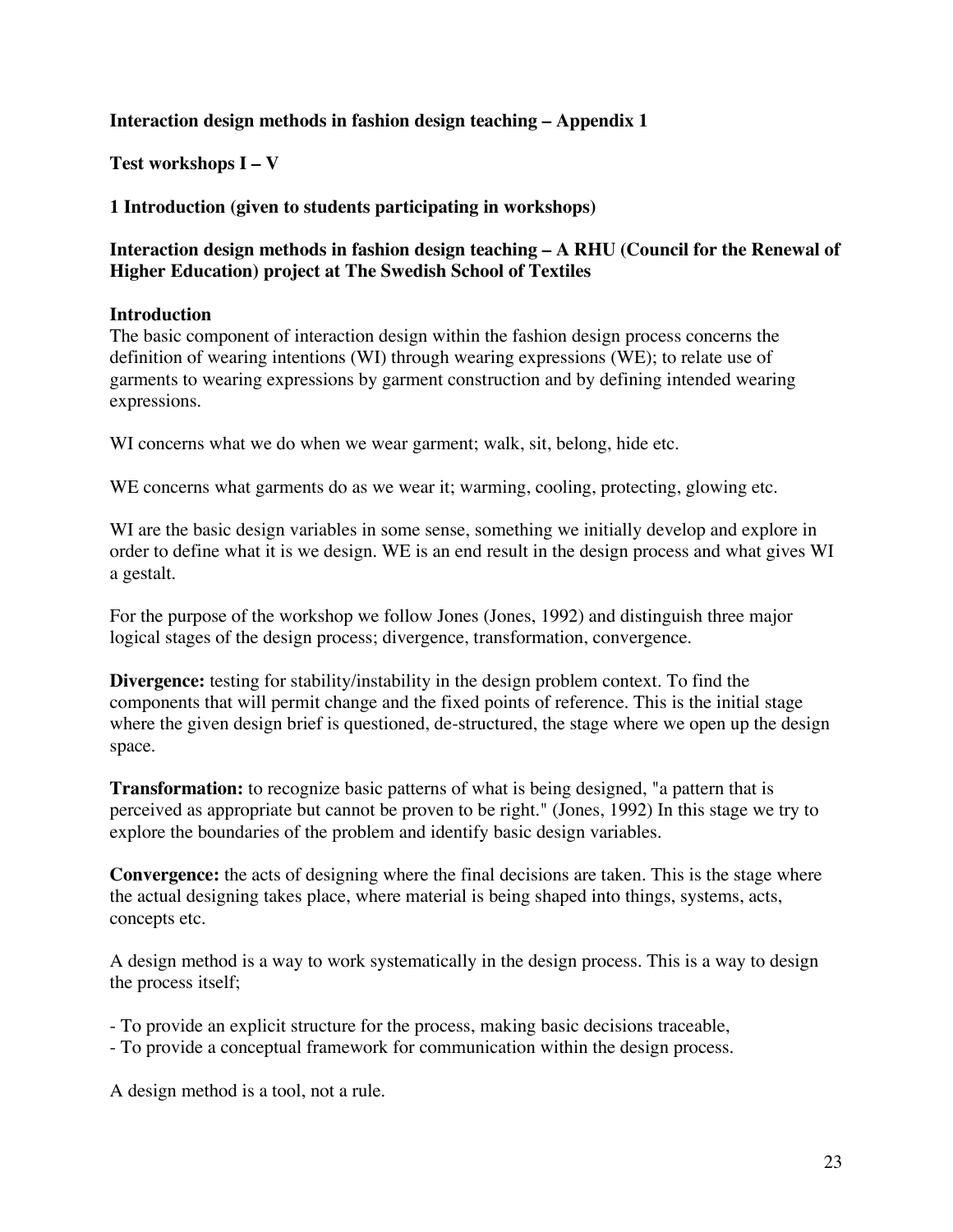## **2 Workshops**

## **Workshop I**

Learning outcome: Students will be able to see (analyze) and express (design) the "user" through (in terms of) wearing intentions/wearing expressions in relation to a given brief.

Period: Two weeks, September – October 2005.

Class/Groups: Fashion Design BA Year I (10 students)/ 3 groups.

Design brief: To design a colorful headgear.

Stage: Divergence.

Method: Cultural probes (Gaver, Dunne & Pacenti, 1999).

A probe is a thing we use in investigations to gather information. A cultural probe is

consequently a thing we use to gather information about cultural phenomena. Here it is something we "send out" to collect information about WI/WE relations in everyday life.

AIM: To paint a picture, sketching expressions of garment in use in everyday life. To provide initial inspiration that open up the design brief.

OUTLINE:

- We start with a given design brief,
- Design a cultural probe kit that is appropriate for collecting expressional information about activities strongly connected to the given brief,
- Try to find appropriate locations to place the probes,
- Place the probes,
- Supervise discretely until it is time to collect the probes,
- Collect the probes,
- Sum up and present the material collected by the probes.

Workshop input/output: The design brief/A culture board (presenting the information collected by the probes).

Evaluation/Examination: Half-way and at the end of the workshop. Evaluation, with focus on intentions and expressions in work methods and presentations, is done by two groups of outsiders that have not been briefed about the workshop nor about the project itself – a sort of blind review.

Implementation: The workshop started with a general introduction where workshop method and design brief were given to students together with a brief description and explanation of project aim and intended learning outcome. Each group was given a probe-kit consisting of a digital camera, a notebook, post-it notes and a set of fiber-tipped pens. First task for the student groups was to design instructions on how to use the kit. They were then asked to give the kit to someone they thought interesting in relation to the brief, together with instructions on how to use it. After return of the kit, the task was for each group to analyze and present the information to paint the picture of a "user" of a colorful headgear. The workshop was carried out according to plans, with evaluation as a reflective and critical seminar discussion on aims and methods. All groups were given supervision during the workshop by members of the project group.

Outcome: Students demonstrated that given learning outcome was reached, but learning was also clearly only implicit. That students were able to "to see (analyze) and express (design) the 'user'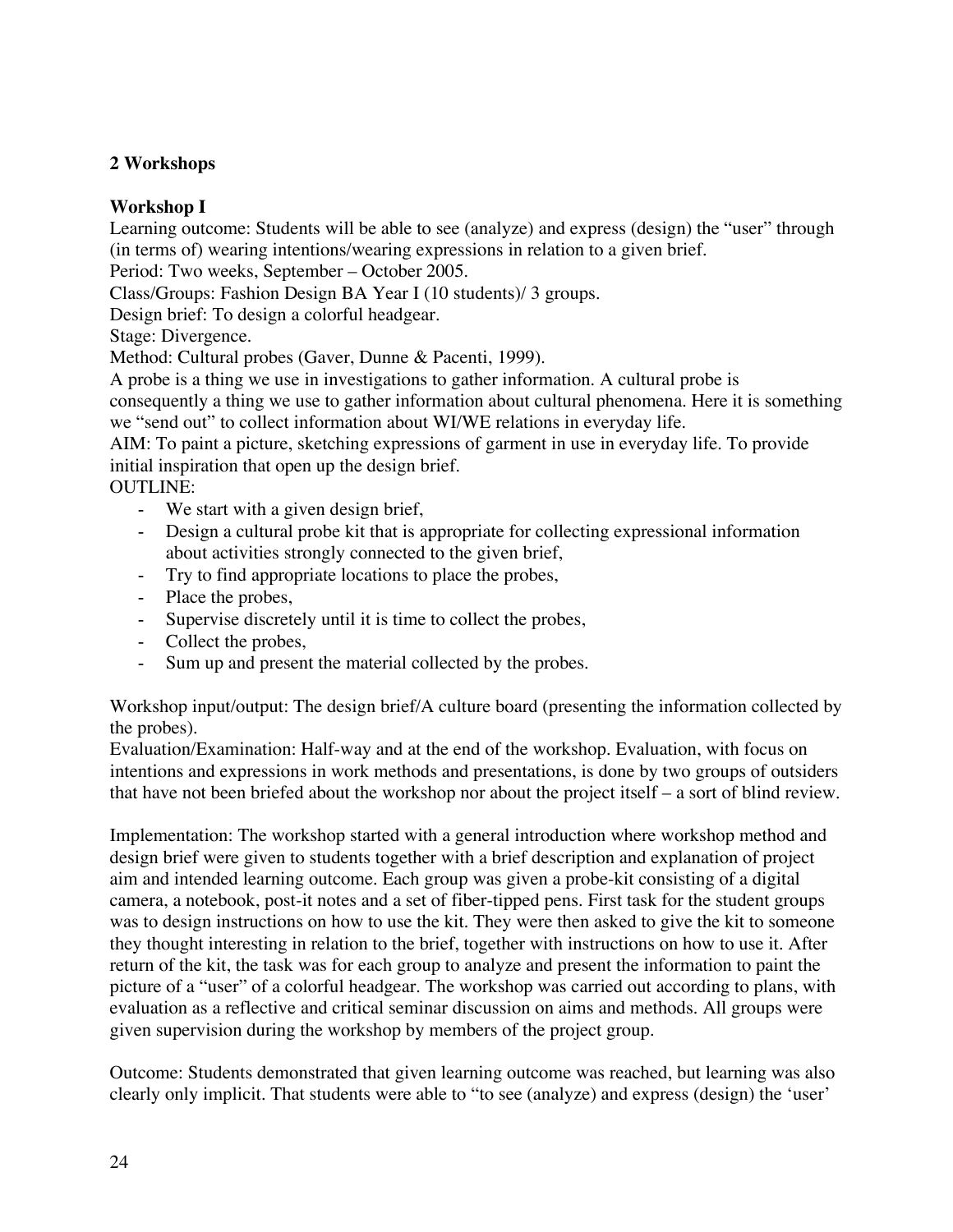through (in terms of) wearing intentions/wearing expressions in relation to a given brief" using cultural probes as a method of design brief exploration was something we as teachers could observe, but the meaning of this was not something the students could grasp and explain explicitly. Understanding methods and perspective needs a theoretical foundation that was lacking; the level of abstraction was too high on introduction given at the beginning of the workshop.

# **2.2 Workshop III a**

Learning outcome: Students will be able to see (analyze) and express (design) "use" (wearing) in a given brief.

Period: One day, September 2005.

Class/Groups: Fashion Design BA Year III (6 students)/ 6 groups.

Design brief: Individual project brief.

Stage: Divergence/Transformation.

Method: Counter examples (Cf. Hallnäs & Redström 2006).

A counter example is an example that gives an exception to a rule. As we come cycling on a onewheel bicycle we provide a counter example to the rule that all bicycles have two wheels. A counter example here is an example where given WI in some sense are satisfied, but where WE is completely up-side-down with respect to ordinary understanding of WE.

AIM: To explore the boundaries of a common understanding of WE in relation to given use, An exercise in critical analysis of given use.

OUTLINE:

- We start with a given design brief,
- Describe the common view of WE,
- Isolate basic WI that define intended use,
- Keep these WI, but introduce WE, through examples, that are up-side-down, i.e. completely different as to form a counter example to the common view,
- Try to isolate what is essential in these new expressions that makes them into counter examples,
- Make sure the counter examples conform to the brief with respect to WI.

Workshop input/output: The design brief/Counter examples.

Evaluation/Examination: Seminar presentation of, and motivation for, basic choices made in the work process (design rationale).

Implementation: The workshop started with a general introduction where workshop method and design brief were given to students together with a brief description and explanation of project aim and intended learning outcome. The workshop was carried out as part of a course in artistic development. Design brief used in the workshop related to an individually chosen theme of study for the course. First task for the student groups was to understand aim and outline of the given design method and to figure out how to use in relation to the given theme of study. Next step was to step-by-step to follow method "instructions" in developing a series of counter examples. The workshop was carried out according to plans with evaluation as a reflective and critical seminar discussion on aims and methods. Members of the project group gave all students supervision during the workshop.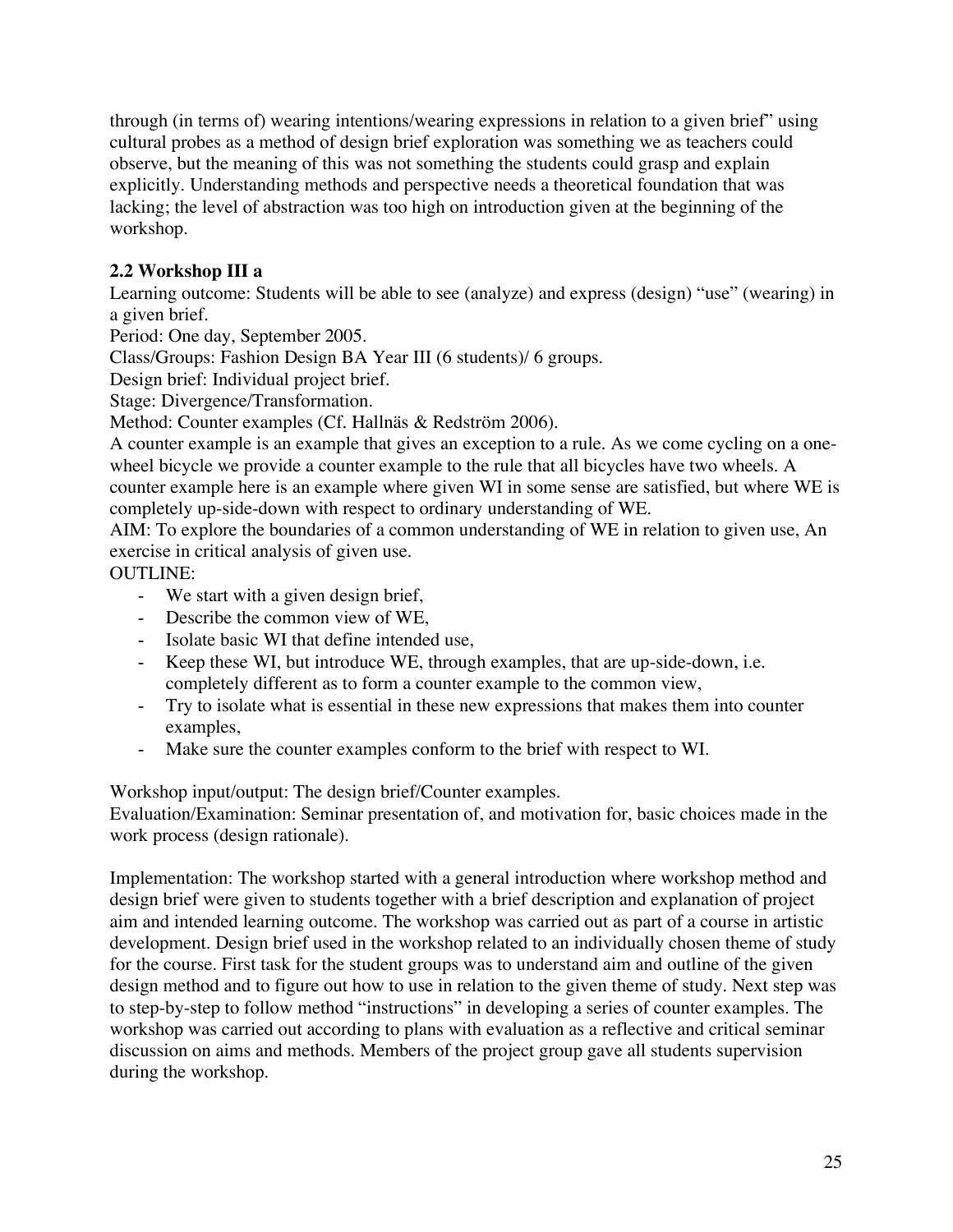Outcome: Some students demonstrated that given learning outcome was reached with a high degree of explicit understanding. Going back to interviews we could see that this more or less directly corresponded to previous knowledge of, and training in, how to use design methods as explicit tools in the work process. Some other students had difficulties in understanding methods and tasks of the workshop, which gave clear evidence that workshop introduction was given at too high a level of abstraction, and that understanding methods and perspective needs basic training and theoretical foundations.

## **2.3 Workshop V**

Learning outcome: see Workshop I. One week; October 2005. Class/Groups: Fashion Design MA Year I and II (10 students)/ 3 groups. Design brief: To design a colorful headgear. Stage: Divergence. Method: Cultural probes. Workshop input/output: The design brief/A culture board. Evaluation/Examination: Same as workshop I.

Implementation: See workshop I.

Outcome: Students demonstrated that given learning outcome was reached, and also that learning was more explicit than in workshop I. The master students seemed to have reached the level of knowledge and training needed for both understanding introductions and methods.

## **2.4 Workshop II**

Learning outcome: Students will be able to see (analyze) and express (design) the "user" through (in terms of) wearing intentions/wearing expressions in relation to a given activity.

Period: One and a half day, December 2005.

Class/Groups: Fashion Design BA Year I (10 students)/ 5 groups.

Design brief: Working clothes for women.

Stage: Transformation.

Method: Gestalt substitution (Cf. Hallnäs & Redström, 2006; Djajadiningrat, Gaver & Fres, 2000).

A gestalt substitution is a reinterpretation of WI in a given example, that provides a new meaning to WE. Consider for example X that in her new evening dress receive a price and imaging that what she really does is shopping in a grocery store.

AIM: To provide an alternative context for exploring WE. OUTLINE:

- We start with an example of an activity,
- Give an WI-interpretation of the example at hand,
- Substitute an alternative WI-interpretation for the given one which provides a completely different meaning to WE in the example,
- Try to isolate WE-characteristics typical to this alternative interpretation,
- Give an analysis of WE in the example and look for expressions inconsistent with the alternative WI-interpretation,
- Describe these components in the example by re-designs of given WE.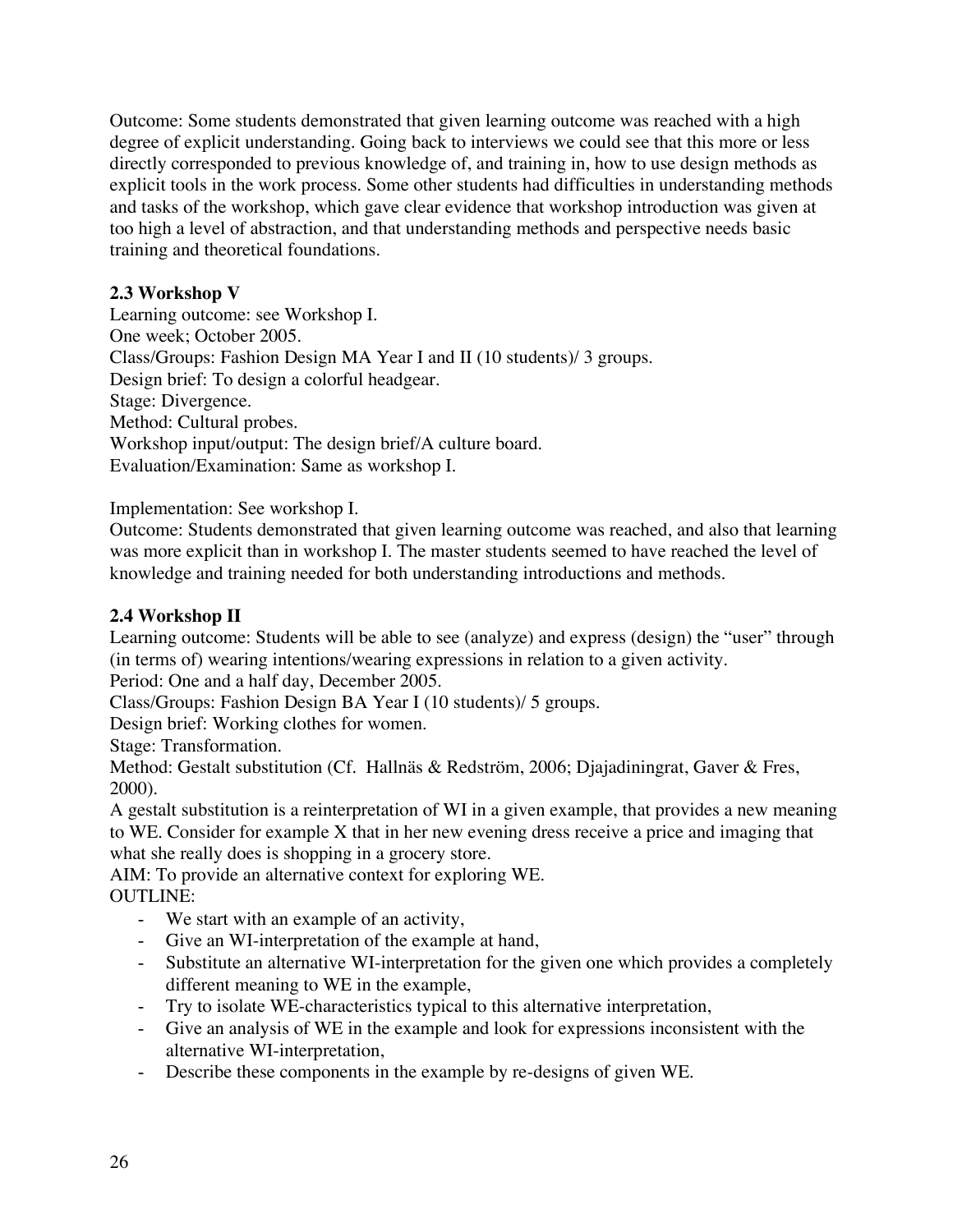Workshop input/output: Description of an activity through examples – a substitution that reinterprets the example and given WI in an alternative context. Evaluation/Examination: Day two questioning and re-design what was done during day one.

Implementation: The workshop was set up as a combination of dancing and sketching training. A film showing a waitress working in a restaurant illustrated the brief "Working clothes for women". A dance instructor was invited to help students substitute an alternative WIinterpretation to provide a different meaning to WE in the example; the waitress "really" is dancing. With a background in actually dancing through the given example, next step was to isolate WE-characteristics typical for the alternative interpretation by sketching. The workshop was carried out according to plans with evaluation as a reflective and critical seminar discussion on aims and methods. Students were given supervision by the invited dancing instructor and also, in part, by members of the project group.

Outcome: The workshop can be divided in two parts: the dancing phase (to substitute an alternative WI-interpretation) and the sketching phase (to isolate WE-characteristics typical for the alternative interpretation). In the first phase learning outcome were clearly reached, but going from analysis by dancing to design by drawing turned out to be very difficult. Much more work, and initial training, is needed to prepare for such a workshop. The necessary understanding of methods and perspective needs a theoretical foundation that was lacking. It is simply very difficult to introduce explicit methods of training in turning from analysis to design – the core of design training that often enough is referred to in terms of the "magic" of "creativity".

# **2.5 Workshop III b**

Learning outcome: Students will be able to see (analyze) and express (design) wearing expressions in relation to given wearing intentions.

Period: One day, March 2006.

Class/Groups: Fashion Design BA Year III (6 students)/ 6 groups.

Design brief: Individual project brief.

Stage: Transformation-Convergence.

Method: From intention to expression (the art of use/wearing) (Cf. Hallnäs & Redström 2002). To better understand the aesthetics of use we can look for the art, or the game, of use, i.e. a maximal focus on WE. Walking in a new pair of shoes we can pretend that they are a sort of sports equipment; just tools for putting our feet at exact places and then jump on to other marked out places, all in an intricate given pattern. In terms of gestalt substitution we may say that what we do is not to transport ourselves to work, but playing hopscotch.

AIM: To explore and expose hidden and forgotten aesthetical choices in common WE interpretations of given WI.

OUTLINE:

- We start with WI that describes intended use of a given garment,
- Try to describe an art (game) of wearing,
- Give several examples of garment and WE that defines this artful (athletic) wearing,
- Describe basic WE-characteristics of the art (game) of wearing,
- Use these characteristics as a basis for a characterization of central aesthetical choices in expressing intended use.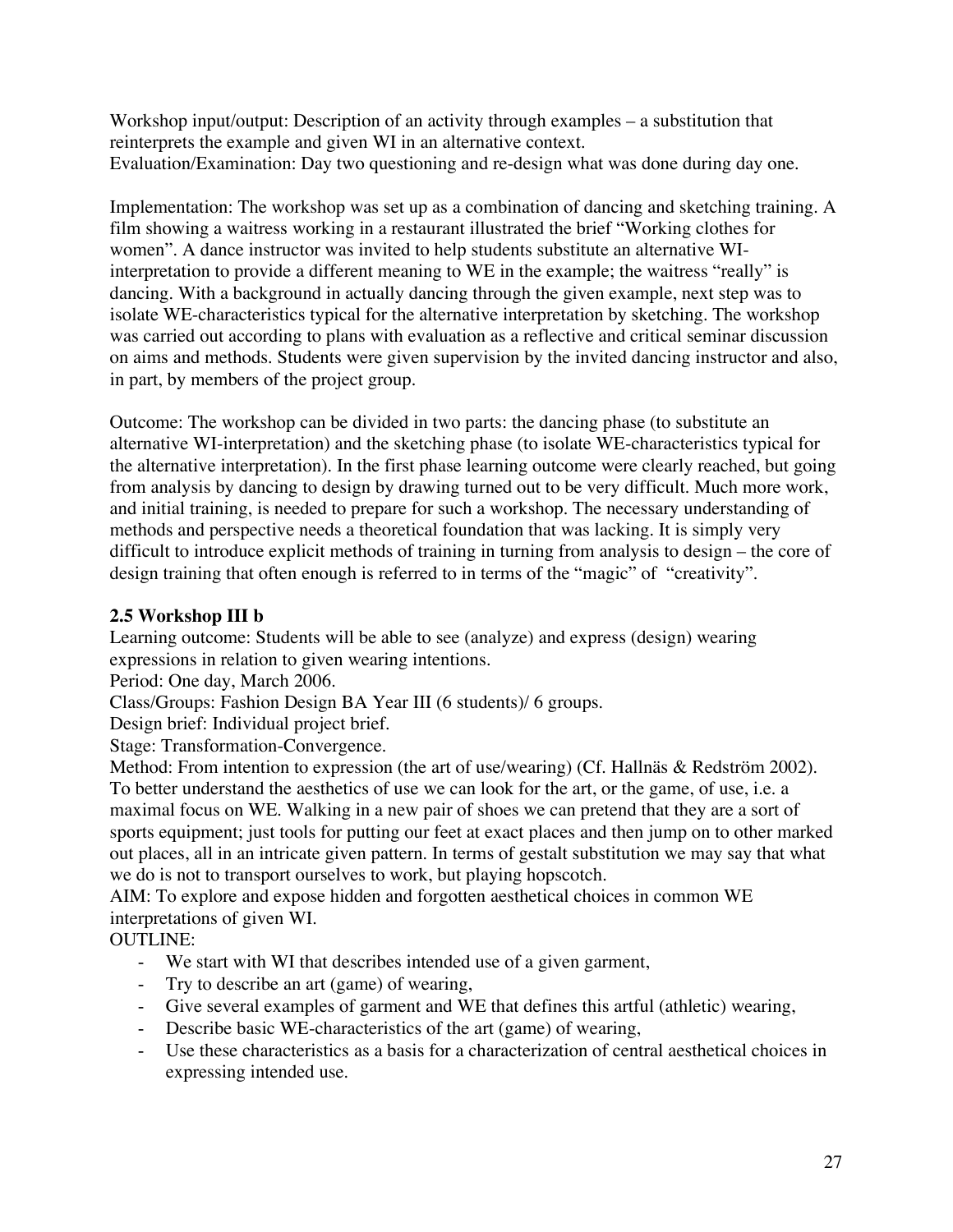Workshop input/output: The design brief/A design for the art of use. Evaluation/Examination: Half-way in the workshop show, results and then continue to build further on these for the rest of the workshop.

## Implementation:

The aim of the workshop was to examine different expressions in wearing while self being in motion, to move from situation and context to the process where wearing comes to expression, e.g. if Batman is a somewhat theatrical example of someone that have made his being in the metropolis into an artful expression through his clothing and equipment, a pair of three inch stilettos and a short tight skirt answers for the same thing, though, in a perhaps more sublime way.

In order for the second year students in fashion design to work with this theme the task that was given them was based upon dwelling in a metropolis area. It included the following tasks but was not restricted to only these:

Theme: Alienation of man/urbanism

- Meditate on the city as it falls a sleep and as it wakes up,
- Take a tram or a bus that you have never taken before and ride with it for one or two laps from beginning to end, or a full circle,
- Sit down somewhere outside your favorite café for 1-2h and observe the people in it without going in,
- Sit down as near as possible to a bigger street/highway entrance to the city (e.g. bridge) for an hour,
- Lay down to rest where you normally would feel embarrassed to do so and stay there until your feeling of shame has left you,
- Move in a grater speed than everyone else (e.g. run through the pedestrian quarters),
- Move extremely slowly relative the tempo than dominates the environment,
- Find a place to sleep as well as having dinner and breakfast on the street.

Rules: You are not aloud to be inside at any time,

- You are only allowed clothing,
- Use public toilets or sneak into café or McDonalds,
- Taken frequent pictures: portraits, situations and still life,
- Use camera or take note only in-between exercises.,
- Finding a place to crash. (Allowance: a flat roof, call a friend),
- No cell phones allowed.

Outcome: The result of the class was mostly varied. It ranged from people who took it very seriously to those that regarded the exercise as meaningless. However, amongst those, who undertook the exercises properly a lot of interesting ideas come out, e.g. a collection of garment for an alternative pattern of moving and resting in the urban environment or an collection for homeless. These results showed to be more or less affected by the actual "living with the environment" as they showed a much more nuanced and almost poetic understanding of the subject. Therefore, in conclusion, as an approach to understand the expression of wearing it seemed like a very conductible approach. However, the bridge from design methods already well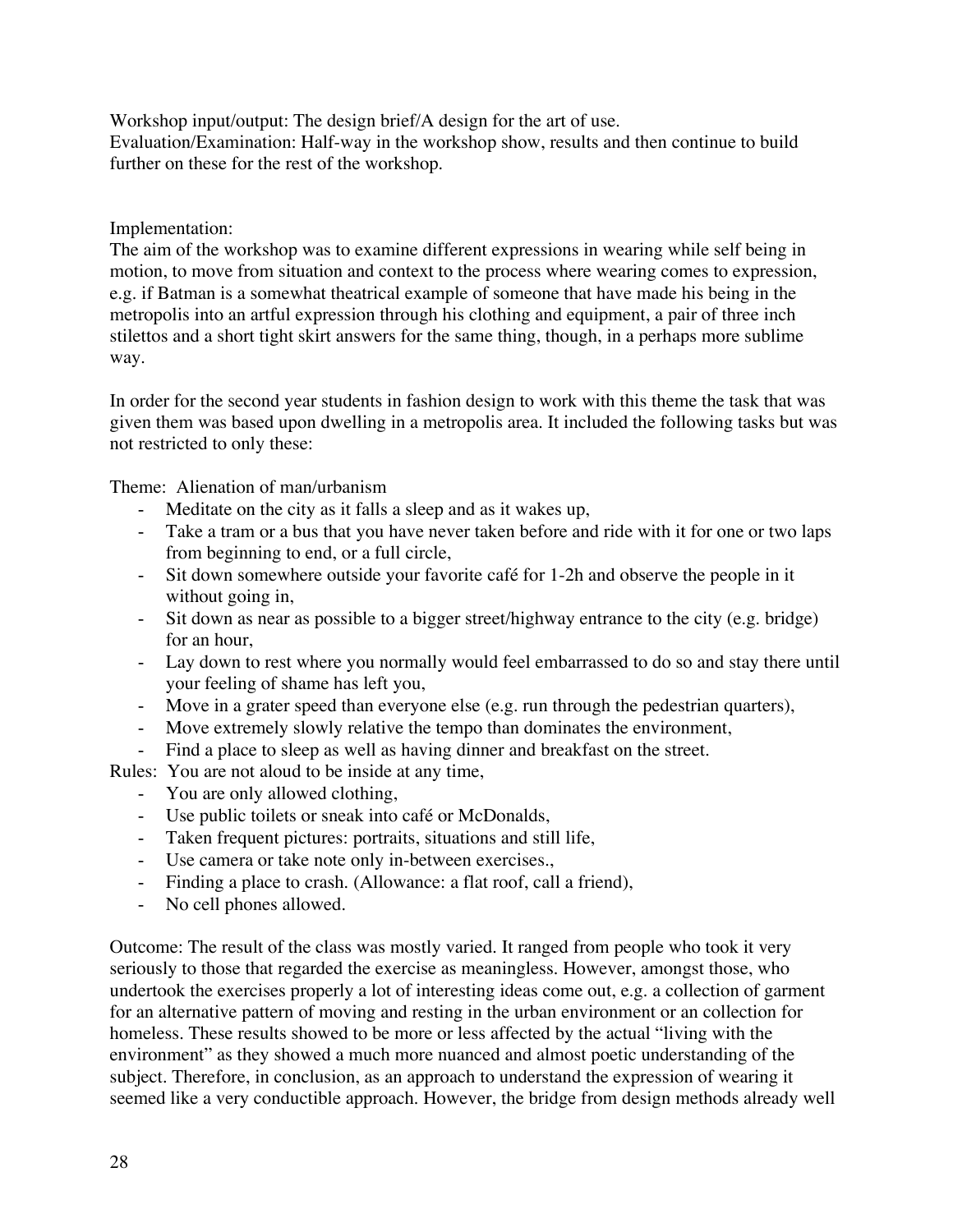known to the students was arguable a bit to stretched, as it was believed that it was this gap between different approaches to research that was the reason for some students not being able to conduct the research in a proper way.

# **2.6 Workshop IV**

Learning outcome: Students will be able to see (analyze) and express (design) wearing expression style in relation to given wearing intentions.

Period: One week, March 2006.

Class/Groups: Fashion Design BA Year II (10 students)/ 5 groups.

Design brief: Function clothes.

Stage: Convergence.

Method: Interaction style (Cf. Öritsland & Buur, 2000)

Interaction style can be understood as a rule that relates WI characteristics with WE characteristics; basic properties of what we do wearing a garment relates by a rule to certain properties of what garments do when we wear them. An interaction style is thus a certain way of expressing WI. One example could be to expression movement by movement; if I walk, then movement should also characterize WE.

AIM: To explicitly relate a design to a style of wearing. OUTLINE:

- We start with a series of WI that describe intended use of a given garment,
- Given for each WI a series of different WE interpretations,
- Rule out the interpretations that are inconsistent with intended final design,
- Isolate basic WI characteristics,
- Isolate corresponding WE characteristics in given interpretations,
- Formulate a rule that describes how WI characteristics relate to WE characteristics,
- If no pattern is visible, go back and give a new series of WE interpretations,
- Give a name to the style and look for historical references.

Workshop input/output: WI describing intended use – a wearing style describing intended design. Evaluation/Examination: Each participant analyses all other participants' results. All analyses are then compiled into a final evaluation.

Implementation: The workshop was planned to be carried out as part of a course in march 2005. This did not work well for various reasons. Together with the Gestalt Substitution method (see Workshop II) the Interaction Style method was the most difficult one to explain and properly implement and we underestimated this, resulting in a workshop that was not properly prepared with the respect to resources in time for introduction and for basic explanations and supervision.

Outcome: The problems with implementing this workshop as planned gave perhaps the most explicit illustration of the need for developing theoretical foundations of, and elementary training in, fashion design aesthetics.

## **General conclusions:**

Theoretical foundations that provide an explicit language and concepts are necessary to make the aesthetical perspectives visible to students,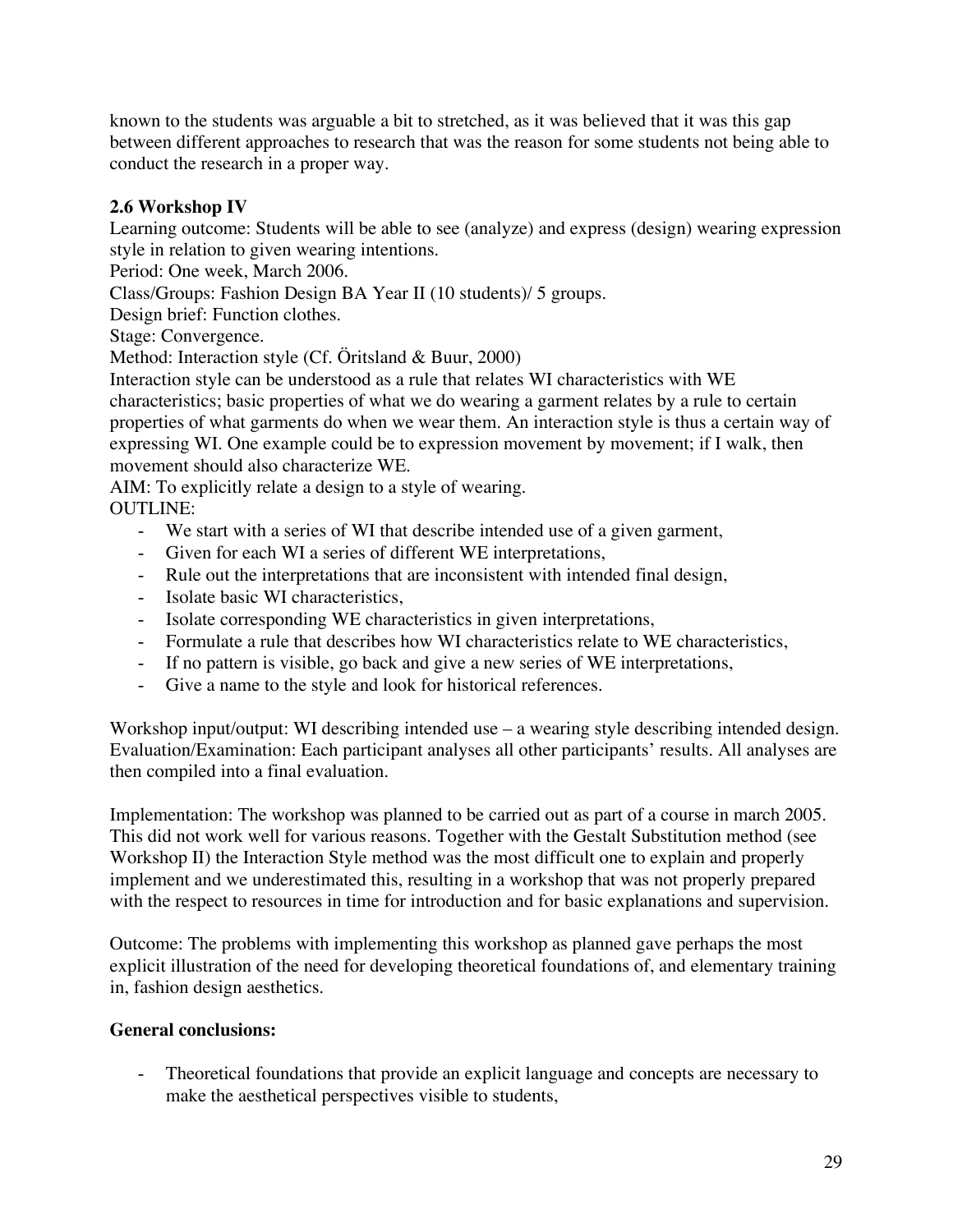- Students have to work through the whole design process even if different phases are done in different workshops – to grasp aesthetical perspectives in relation to the different phases of the design process,
- The design brief is very important; the workshop must be well prepared in this respect.

It is in some sense a matter of revisting the Bauhaus "Vorkurse" with its "Abstrakte Formenlehre" (Wingler, 1969) and look for the specific elementary notions needed to introduce fashion design aesthetics in basic fashion design training

## **References**

Djajadiningrat, J. P., Gaver, W. & Fres, J. W. (2000) Interaction Relabelling and Extreme Characters: Methods for Exploring Aesthetic Interactions. In: *Conference Proceedings on Designing Interactive Systems (DIS) 2000*, New York; ACM Press.

Gaver,W.&Dunne,A.(1999). Projected Realities; Conceptual Design for Cultural Effect. In: Willimas, M. G. & Altom M. W. (Eds.) *Proceedings of the SIGCHI conference on Human factors in computing systems: the CHI is the limit.* New York; ACM Press.

Gaver, W., Dunne, A. & Pacenti. E. (1999) Design: Cultural Probes, *ACM Interactions* 6:1.

Hallnäs, L. & Redström, J. (2002) Abstract Information Appliances: Methodological Exercises in Conceptual Design of Computational Things, In: Macdonald, N., Mackay W., Arnowitz J., Gaver W. (Eds.) *ACM SIGCHI DIS2002.* London; ACM.

Hallnäs, L. & Redström, J. (2006) *Interaction Design- Foundations, Experiments.* Borås; CTF, The Swedish School of Textiles.

Jones J. C. (1992) *Design Methods 2nd Edition*. New York; Wiley 1992.

Öritsland, T. A. & Buur, J. (2000) Taking the Best from a Company History – Designing with Interaction Styles In: Boyarski, D & Kellogg, W. A. (Eds.) *Proceedings DIS 2000*. New York; ACM Press.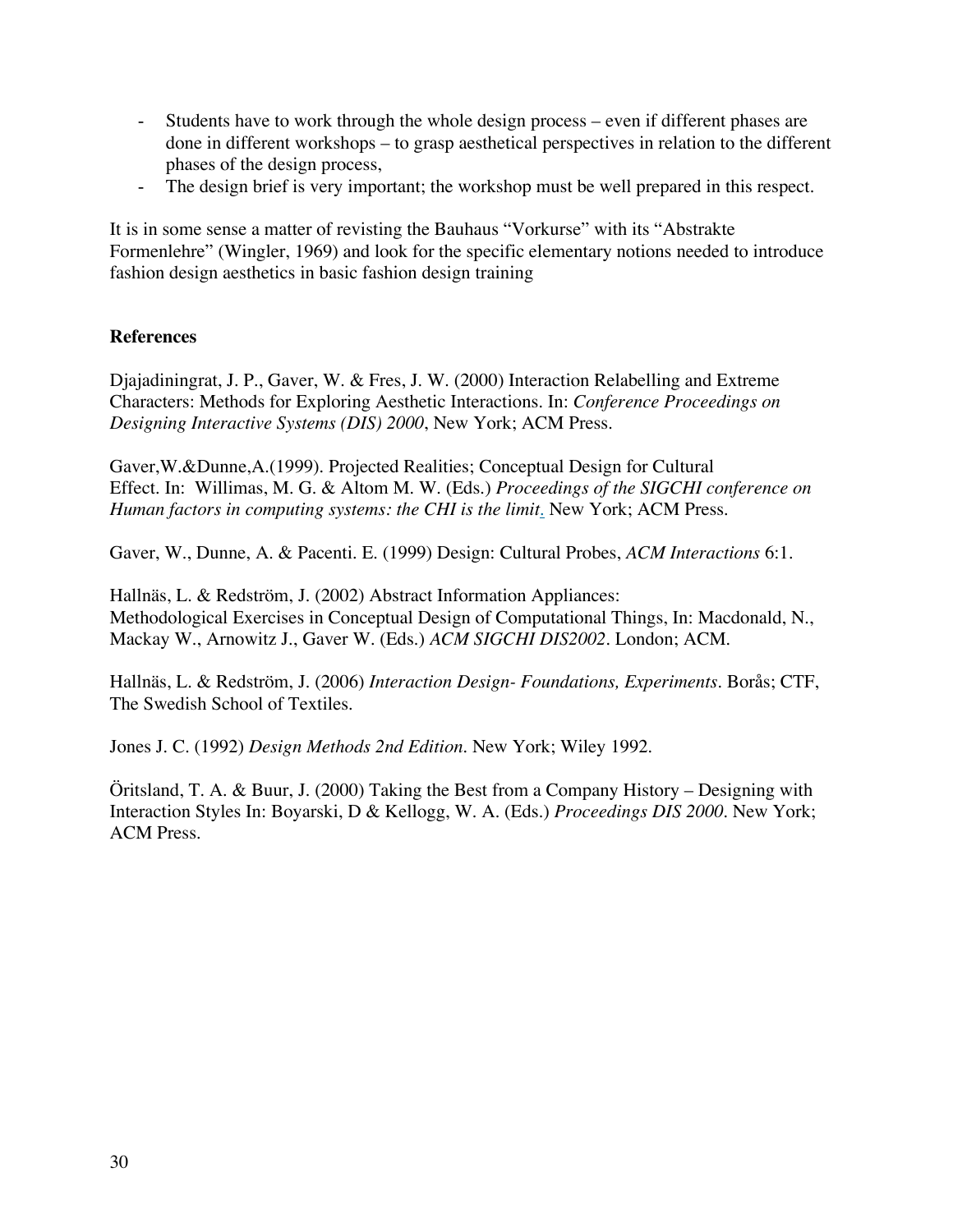#### **Interaction design methods in fashion design teaching – Appendix 2**

#### **Fashion Design Diagrams**

(Lars Hallnäs 2007)

In what follows, a *garment* is a construction of some sort intended for wearing. We consider two basic aspects of this

- Wearing intentions (WI); why we wear the garment, why we intend to use it. More generally what we do wearing the garment,
- Wearing expression (WE); how we wear the garment, how it expresses us. More generally what the garment does as we wear it.

Both WI and WE refer to some given garment X. We may then view fashion design as a process of defining "that" garment which WI and WE refers to an thereby relate WI and WE to each other. We, so to speak, express the relation WI=WE in the process of designing.

WI (WE) can be an abstraction or something concretely given and it is the garment X that relates the abstract and the concrete instance to each other. Given abstractions WI and WE we define in the process of designing the garment X that WI and WE refer to and given a garment X we can by use derive concrete WI' and WE' by wearing X. Viewing basic possibilities in this we can draw a diagram over different ways in which the garment X relates WI and WE to each other.



In the diagram we find eight different triangles which we can use as a conceptual framework for exercises to train students in working with different basic aspects of the fashion design process from an interaction design perspective with basic focus on design aesthetics.

We can think of each triangle in the diagram as defining a certain form of interpretation of the general learning outcome:

*Students will be able to explicitly see (analyze) and express (design) fashion in terms of wearing and use in a systematical manner.* 

We read the expression WE(WI) as "what the garment does with us" and similarly WI(WE) as "what we do with the garment" which means we think of wearing expressions as defining the garment in some sense and wearing intentions as defining "us" in some sense.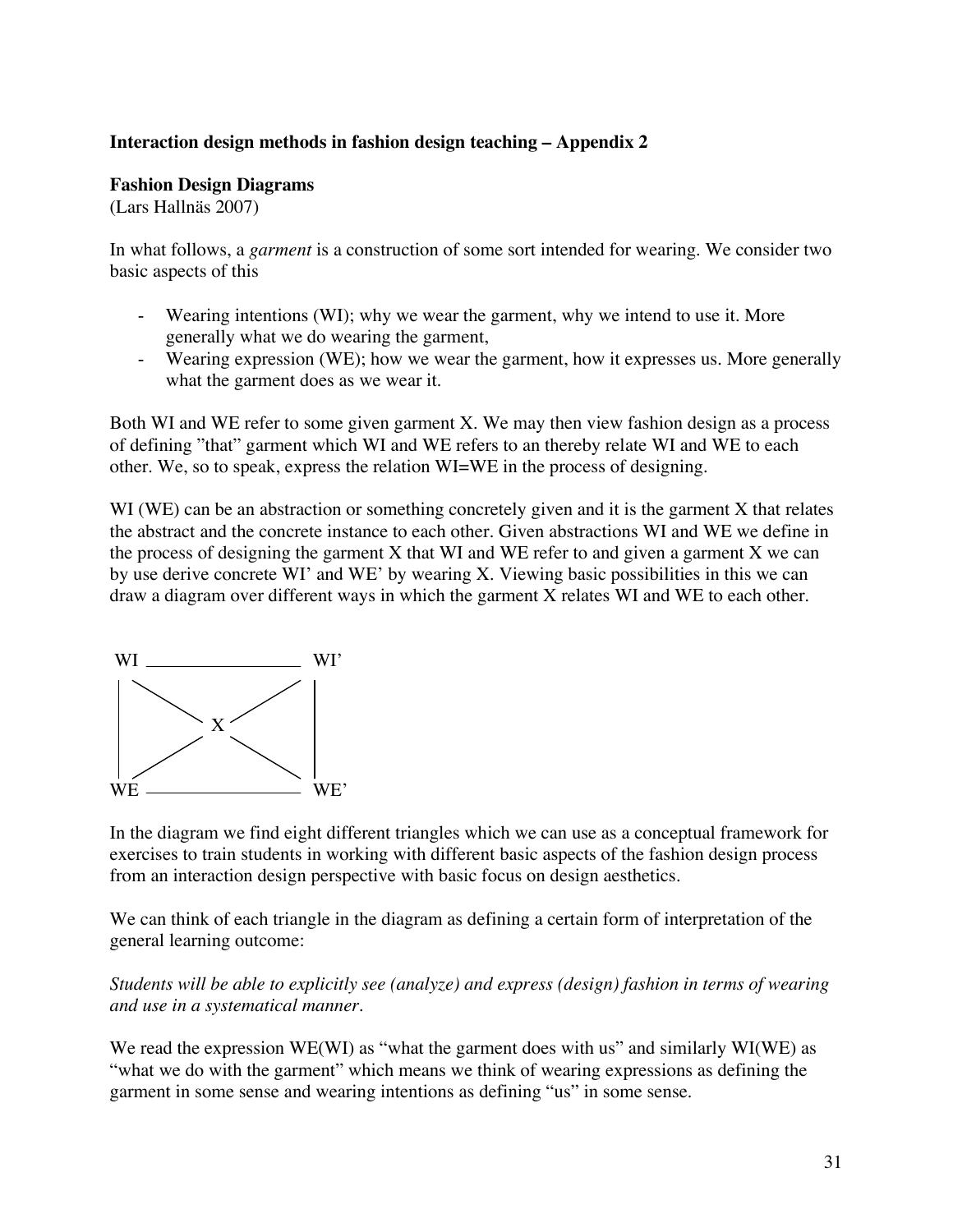

To see (analyze) and express (design) fashion in terms of wearing and use means here

- Analysis: Given a garment X to define WI and WE such that  $WE = X(WI)$ ,
- Design: To solve  $WE = X(WI)$  by defining X for given WE and WI.

**2 WE´= X(WI´)**



To see (analyze) and express (design) fashion in terms of wearing and use means here

- Analysis: Given a garment X to define WI´ and WE´ such that  $WE' = X(WI')$ ,
- Design: To solve  $\overline{WE'} = X(WI')$  by defining X for given  $WE'$  and WI'.

$$
3 WE' = WE(X) (WE = WE'(X))
$$



To see (analyze) and express (design) fashion in terms of wearing and use means here

- Analysis: Given a garment X to define WE and WE' such that  $WE' = WE(X)$ ,
- Design: To solve  $WE' = WE(X)$  by defining X for given  $WE'$  and WE.

(Similarly for  $WE = WE'(X)$ )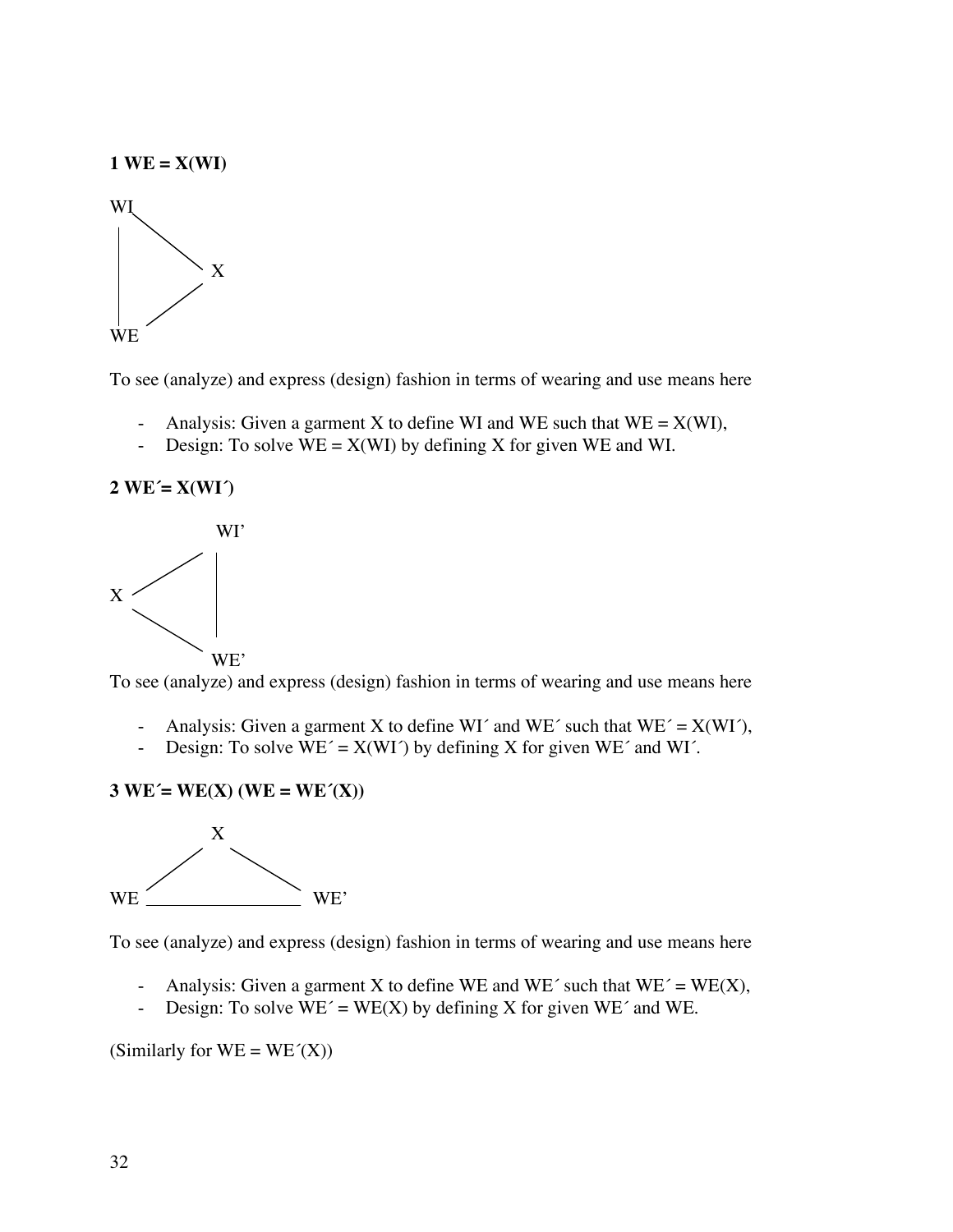#### **4 WI´= WI(X) (WI = WI´(X))**



To see (analyze) and express (design) fashion in terms of wearing and use means here

- Analysis: Given a garment X to define WI and WI´ such that  $WI' = WI(X)$ ,
- Design: To solve  $WI' = WI(X)$  by designing X for given WI' and WI.

(Similarly for  $WI = WI(X)$ )

#### $5 WE' = WE(X)$ &WE $= X(WI')$



To see (analyze) and express (design) fashion in terms of wearing and use means here

- Analysis: Given a garment X to define WE, WE´ and WI´ such that  $WE' = WE(X) \& WE' = X(WI'),$
- Design: To solve  $WE' = WE(X)\&WE' = X(WI')$  by defining X for given WE, WE' and WI´.

**6 WI´= WI(X)&WI´= X(WE´)** 



To see (analyze) and express (design) fashion in terms of wearing and use means here